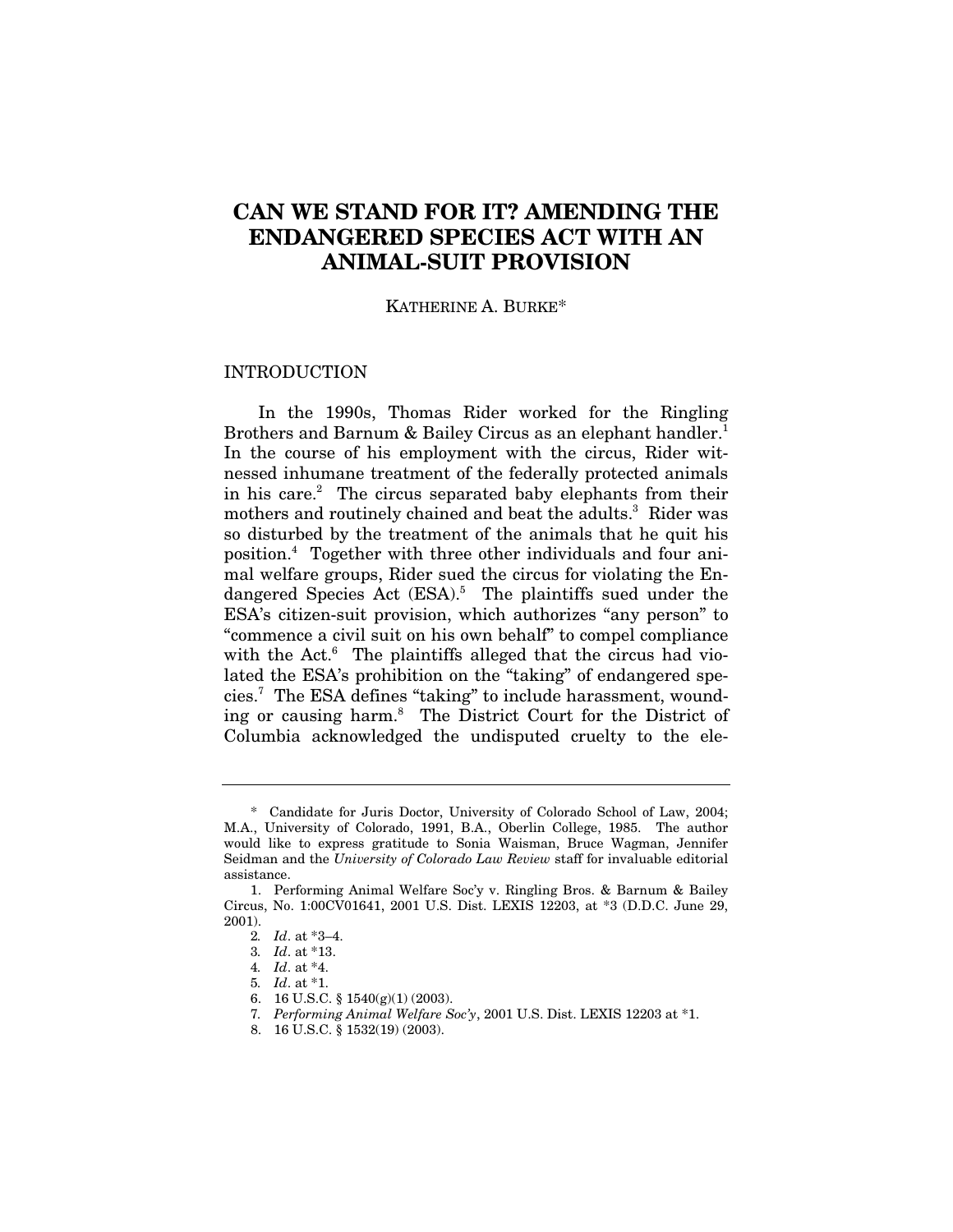phants, but focused its analysis on the standing of the plaintiffs to sue.<sup>9</sup> In particular, the court considered whether the plaintiffs adequately showed that the actions of the circus had caused or would cause the plaintiffs to suffer particularized, concrete injury.10 As observers of the circus's treatment of the elephants, Rider and the animal welfare groups could not show the particularized, personal injury the court required, and therefore lacked standing to enjoin the cruelty. $^{11}$ 

The citizen-suit provision in the ESA would appear to authorize any person to sue to enforce the  $Act.^{12}$  However, the Supreme Court has greatly restricted the reach of the ESA citizen-suit provision, such that beneficiaries of the statute cannot rely on the congressional conferral of standing.13 The Court, following the leadership of Justice Scalia, has established that plaintiffs who are the beneficiaries of a statutory scheme must meet a stringent injury-in-fact test to establish their constitutional standing to sue to enforce or enjoin a violation of the Act, regardless of a citizen-suit provision. $14$  In contrast, plaintiffs who are the objects of the statute's regulation enjoy a presumption of standing.15 The ESA is designed to protect endangered animals and allows citizens to participate in its implementation,<sup>16</sup> but the Court's strict injury-in-fact test and objectbeneficiary distinction make it extremely difficult for human plaintiffs to enforce those protections.

The weakness of the citizen-suit provision, in the Court's view, is its failure to clearly define the prohibited injury that "any person" might suffer, and which would be redressable in court.17 While some commentators focus on amending or reinterpreting the citizen-suit provision to better define a prohib-

<sup>9</sup>*. Performing Animal Welfare Soc'y* 2001 U.S. Dist. LEXIS 12203 at \*11–16.

<sup>10</sup>*. Id*. at \*3–11.

<sup>11</sup>*. Id*.

<sup>12. 16</sup> U.S.C. § 1540(g) (2003).

<sup>13</sup>*. Compare* Bennett v. Spear, 520 U.S. 154, 165 (1997) (evincing "readiness to take the term 'any person' at face value"), *with* Lujan v. Defenders of Wildlife, 504 U.S. 555, 562–66 (1992) (finding that the citizen-suit provision does not grant standing to any person who is a beneficiary of statutory protections absent a heightened showing of injury).

<sup>14.</sup> *Lujan*, 504 U.S. at 562–66.

<sup>15.</sup> *Bennett*, 520 U.S. at 165.

<sup>16</sup>*. See infra* Part I.

<sup>17.</sup> Cass R. Sunstein, *What's Standing After* Lujan? *Of Citizen Suits, "Injuries," and Article III*, 91 MICH. L. REV. 163, 232–34 (1992) (hereinafter Sunstein, *What's Standing*).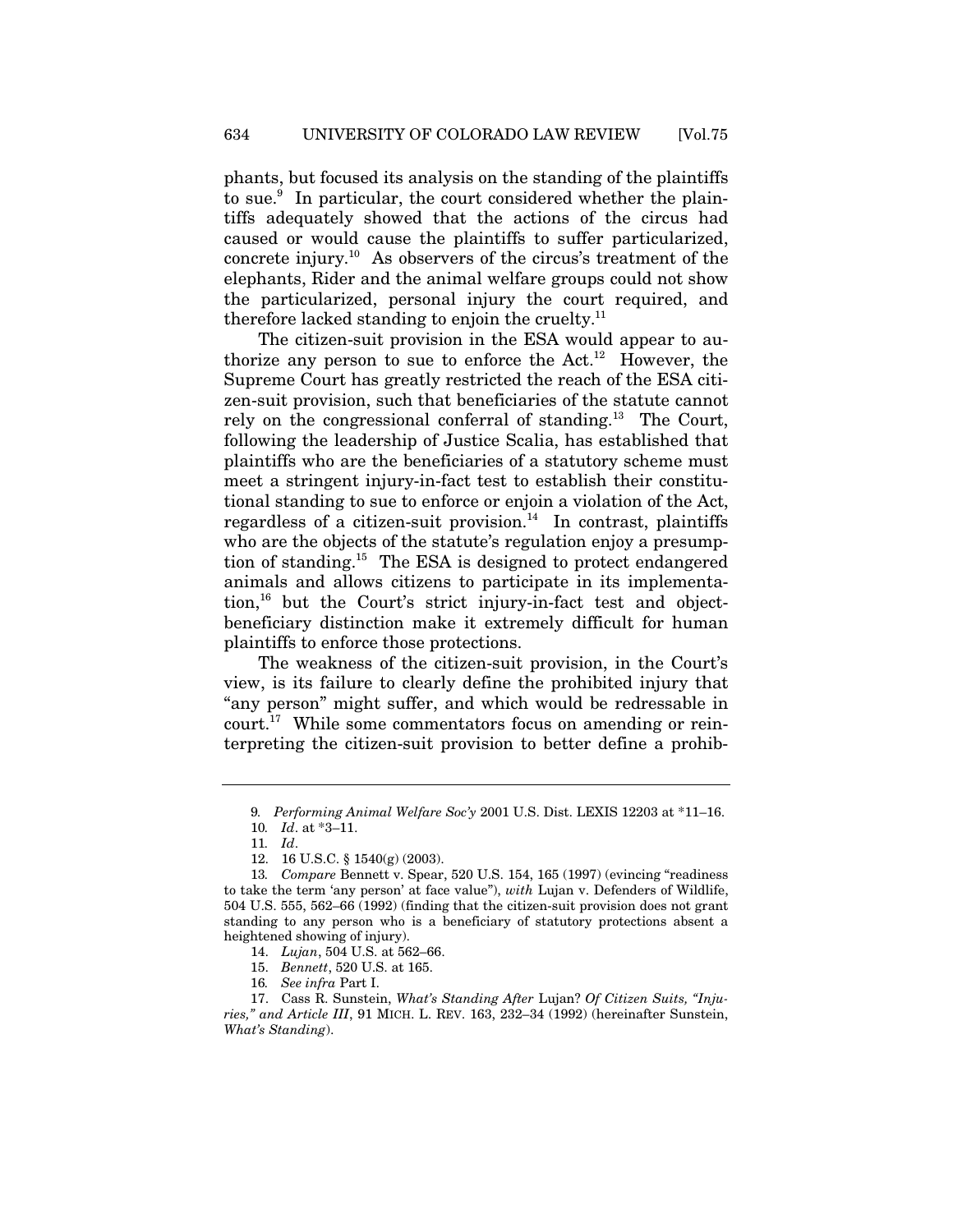ited injury,<sup>18</sup> this comment suggests that Congress add a new provision that would more accurately recognize the locus of the injury in ESA cases. Congress could create a cause of action in animals that qualify for protection under the Act to sue through human proxies to enforce the Act or enjoin violations of it. Professor Cass Sunstein has concluded that it is possible that "Congress will grant standing to animals to protect their rights and interests."19 This comment seeks to demonstrate that a cause of action for animals added to the ESA would be a valid exercise of congressional power, would serve as a legitimate basis on which animal plaintiffs could achieve legal standing, and that the Federal Rules of Civil Procedure provide a suitable mechanism for the representation of animal plaintiffs in court. The ESA is an especially good candidate for the addition of an animal-suit provision because of the particular problems with its existing citizen-suit provision and the difficulty of human plaintiffs proving any injuries that are prohibited by the Act.

An animal-suit provision is possible on a strictly legal basis. However, the extension of any legal rights to animals raises controversy on extra-legal grounds.<sup>20</sup> One animal rights advocate, Professor Steven Wise, has identified seven categories of problems his colleagues face: (1) the physical problem the sheer number of animals we kill and exploit each day, (2) the economic problem—the size and extent of industries that depend on the use of animals, (3) the political problem—the way in which our socio-economic fabric is interwoven with the exploitation of animals, (4) the religious problem—the Judeo-Christian tradition of human dominion over animals, (5) the historical problem—the traditions of western philosophy and law with regard to the status of animals, (6) the legal problem—the fact that animals are categorized as property and therefore can only be the subjects of others' legal interests, and

<sup>18</sup>*. Id*. (suggesting such changes as providing for a cash bounty to private attorneys general who enforce the Act, or interpreting the provision to confer a property right in a procedural mechanism).

<sup>19</sup>*.* Cass R. Sunstein, *A TRIBUTE TO KENNETH L. KARST: Standing for Animals (with Notes on Animal Rights)*, 47 U.C.L.A. L. REV. 1333, 1359 (2000) (hereinafter, Sunstein, *Standing for Animals*).

<sup>20</sup>*. See, e.g.,* David R. Schmahmann & Lori J. Polacheck, *The Case Against Rights for Animals*, 22 B.C. ENVTL. AFF. L. REV. 747 (1995) (arguing that the expansion of legal rights to animals would insult notions of human dignity, as well as legal principles).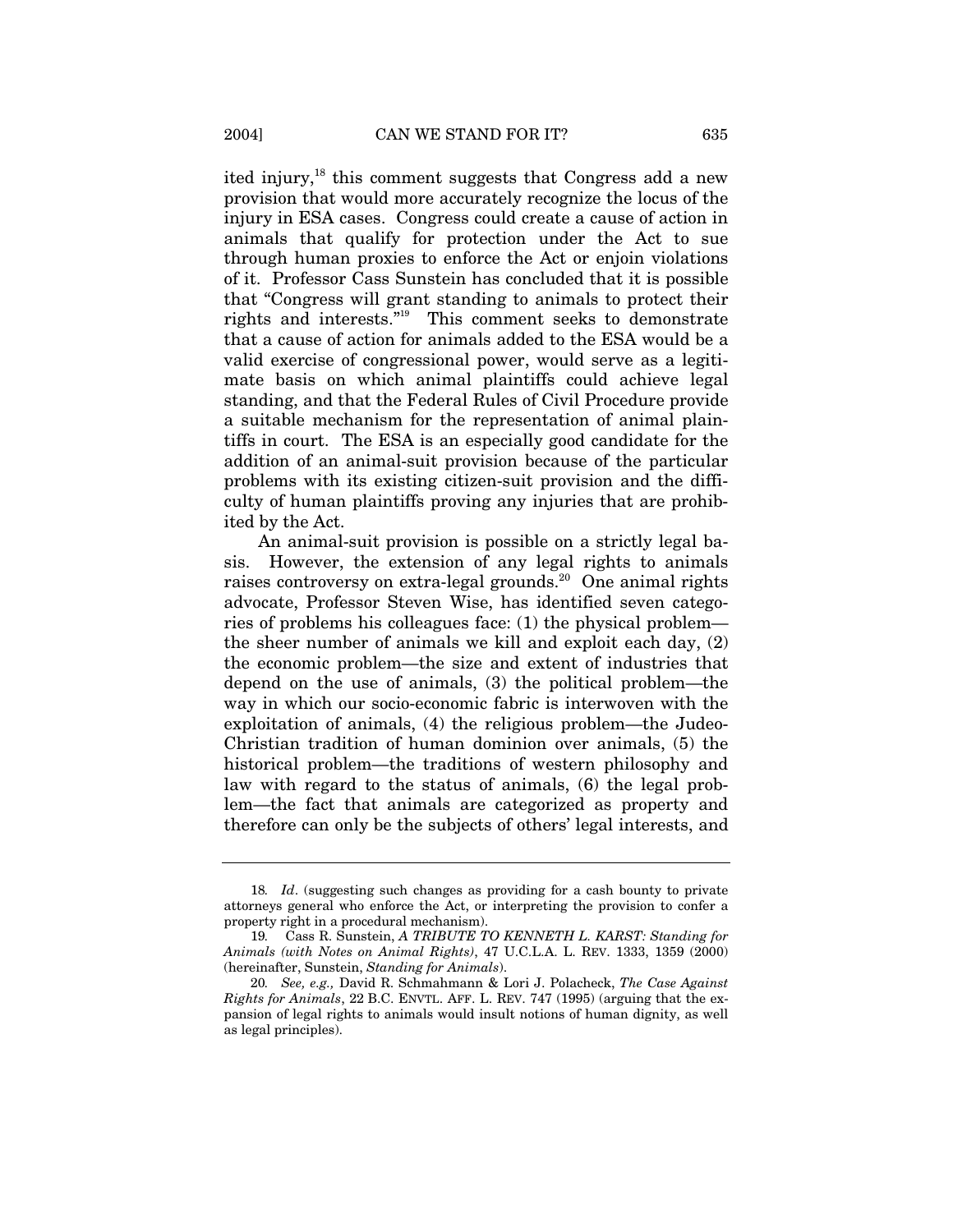(7) the psychological problem—deeply held beliefs about the proper relationship of humans and animals.<sup>21</sup> These problems present serious obstacles to any extension of legal rights to animals.

However, public interest in animal rights continues to grow in intensity.22 Not only has popular literature taken up the issue, $23$  law schools and attorneys have increasingly embraced the new subject of animal law, $24$  and a recent poll found that fifty-one percent of Americans feel that primates deserve the same legal rights as human children.<sup>25</sup> The issue of animals' legal rights has arisen in court as well, with mixed results.26 The District Court for the Northern District of California, the District Court for the Middle District of Florida, and, at least tacitly, the Ninth Circuit Court of Appeals have held

23*. See* WISE, *supra* note 21; MATTHEW SCULLY, DOMINION: THE POWER OF MAN, THE SUFFERING OF ANIMALS, AND THE CALL TO MERCY (2002) (written by a conservative republican, former speechwriter for President George W. Bush, and examining our societal bent towards cruelty to animals). See Nicols Fox, *Feeling Their Pain*, WASH. POST, Oct. 13, 2002, at Book World 3 (reviewing SCULLY, *supra*).

24. Dru Sefton, *Small but Growing Number of Attorneys Specialize in Animal Law*, NEWHOUSE NEWS SERVICE (Mar. 27, 2002) *at* http://www.newhouse.com/archive/story1a032702.html.

25. Michael Pollan, *An Animal's Place*, N.Y. TIMES MAGAZINE, (Nov. 10, 2002) *available at* http://www.nytimes.com/2002/11/10/magazine/ 10ANIMAL.html?ex=1037940019&ei=1.

26. Hawksbill Sea Turtle v. Fed. Emergency Mgmt. Agency, 126 F.3d 461 (3d Cir. 1997) (allowing the animal to remain a plaintiff without analysis); Hawaiian Crow ('Alala) v. Lujan, 906 F. Supp. 549, 551–52 (D. Haw. 1991) (denying standing to the bird); Marbeled Murrelet v. Pac. Lumber Co., 880 F. Supp. 1343, 1346 (N.D. Cal. 1995), *aff'd sub nom.* Marbeled Murrelet v. Babbitt, 83 F.3d 1060 (9th Cir. 1996) (allowing standing for the bird); Loggerhead Turtle v. County Council, 896 F. Supp. 1170, 1177 (M.D. Fla. 1995) (allowing standing for the turtle); Citizens to End Animal Suffering & Exploitation, Inc. v. New England Aquarium*,* 836 F. Supp. 45, 49 (D. Mass. 1993) (denying standing for the dolphin).

<sup>21.</sup> STEVEN M. WISE, DRAWING THE LINE: SCIENCE AND THE CASE FOR ANIMAL RIGHTS 9–23 (2002).

<sup>22</sup>*. See, e.g.,* Jeremy Rifkin, *A Change of Heart About Animals*, BOULDER DAILY CAMERA, Sept. 7, 2003, at 1E (the president of the Foundation on Economic Trends reflects on recent research revealing clear evidence that many animals feel a broad range of emotions, and considering what impact such new understanding may have on the place of animals in society); Richard Marosi, *Every Dog Has His Day in Court*, L.A. TIMES, May 24, 2000, at A1 (discussing growing concern over the property status of animals and efforts by lawyers to include emotional distress damages in veterinary malpractice suits); Jim Motavalli, *Rights From Wrong: A Movement to Grant Legal Protection to Animals is Gathering Force,* E: THE ENVIRONMENTAL MAGAZINE, Mar./Apr. 2003, at 26 (reviewing growing body of scholarship advocating legal rights for animals).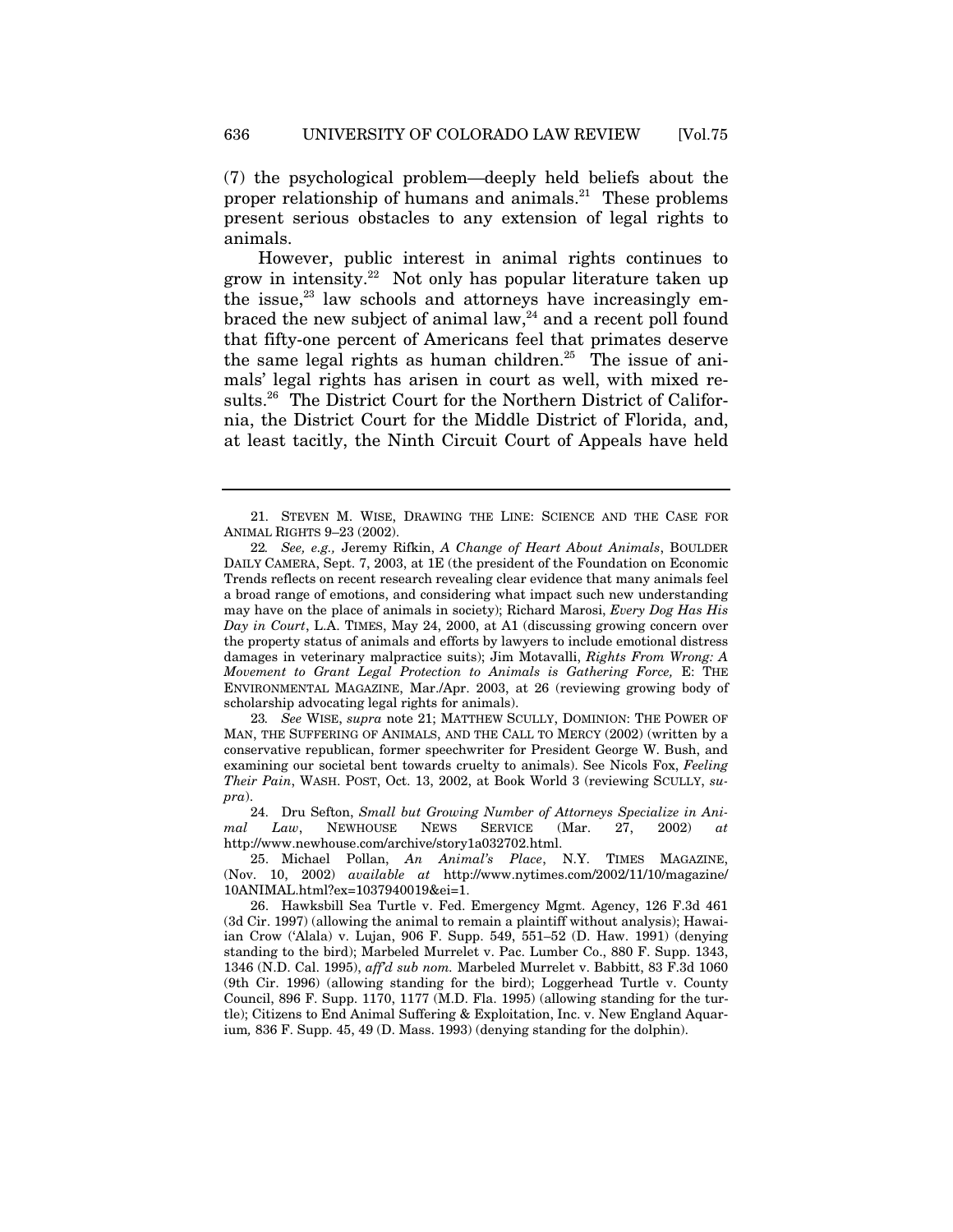that animals protected by the ESA can have standing to enforce the Act in their own right.<sup>27</sup> Judge Wolf, of the District Court for the District of Massachusetts, explicitly invited Congress to speak on the issue of legal standing for animals when he was asked to consider whether an endangered dolphin had standing to enforce the Marine Mammal Protection Act. He determined that it did not, but suggested that "[i]f Congress and the President intended to take the extraordinary step of authorizing animals as well as people and legal entities to sue, they could, and should, have said so plainly."<sup>28</sup> While the psychological problem identified by Wise is thorny and delicate indeed, society grows increasingly interested in the problem of animals' legal status and protection. This comment will show that the legal problem should not be an insurmountable obstacle to a valid animal-suit provision.

Part I below briefly discusses the legislative history and the statutory requirements of the ESA, highlighting congressional intent to provide protections for animals and to encourage citizen enforcement of these protections. Part II delineates the doctrine of standing generally, and the power of Congress to confer causes of action. Part II also describes the concerns and principles underlying Justice Scalia's standing jurisprudence. Justice Scalia's approach to standing has dominated the Court's recent decisions regarding standing in environmental cases,<sup>29</sup> and is clearly illustrated by two ESA cases: *Lujan v. Defenders of Wildlife*30 and *Bennett v. Spear*. 31 Justice Scalia's approach to standing has grave consequences for those who would avail themselves of the ESA citizen-suit provision. Part III explains how Rule 17(c) of the Federal Rules of Civil Procedure could accommodate animal plaintiffs and their human proxies, and suggests that next friend representation is the most suitable form of human representation in an animal case. Part III also briefly considers the issue of "personhood" as it re-

<sup>27</sup>*. Marbled Murrelet*, 880 F. Supp. 1343, 1345–46 (N.D. Cal. 1995), *aff'd sub nom.* Marbeled Murrelet v. Babbitt, 83 F.3d 1060 (9<sup>th</sup> Cir. 1996); *Loggerhead Turtle*, 896 F. Supp. 1170, 1177 (M.D. Fla. 1995).

<sup>28</sup>*. Citizens to End Animal Suffering,* 836 F. Supp. 45, 49 (D. Mass. 1993).

<sup>29.</sup> Vermont Agency of Natural Res. v. United States *ex rel*. Stevens, 529 U.S. 765 (2000); Steel Co. v. Citizens for a Better Env't, 523 U.S. 83 (1998); Bennett v. Spear, 520 U.S. 154 (1997); Lujan v. Defenders of Wildlife, 504 U.S. 555 (1992).

<sup>30. 504</sup> U.S. 555.

<sup>31. 520</sup> U.S. 154.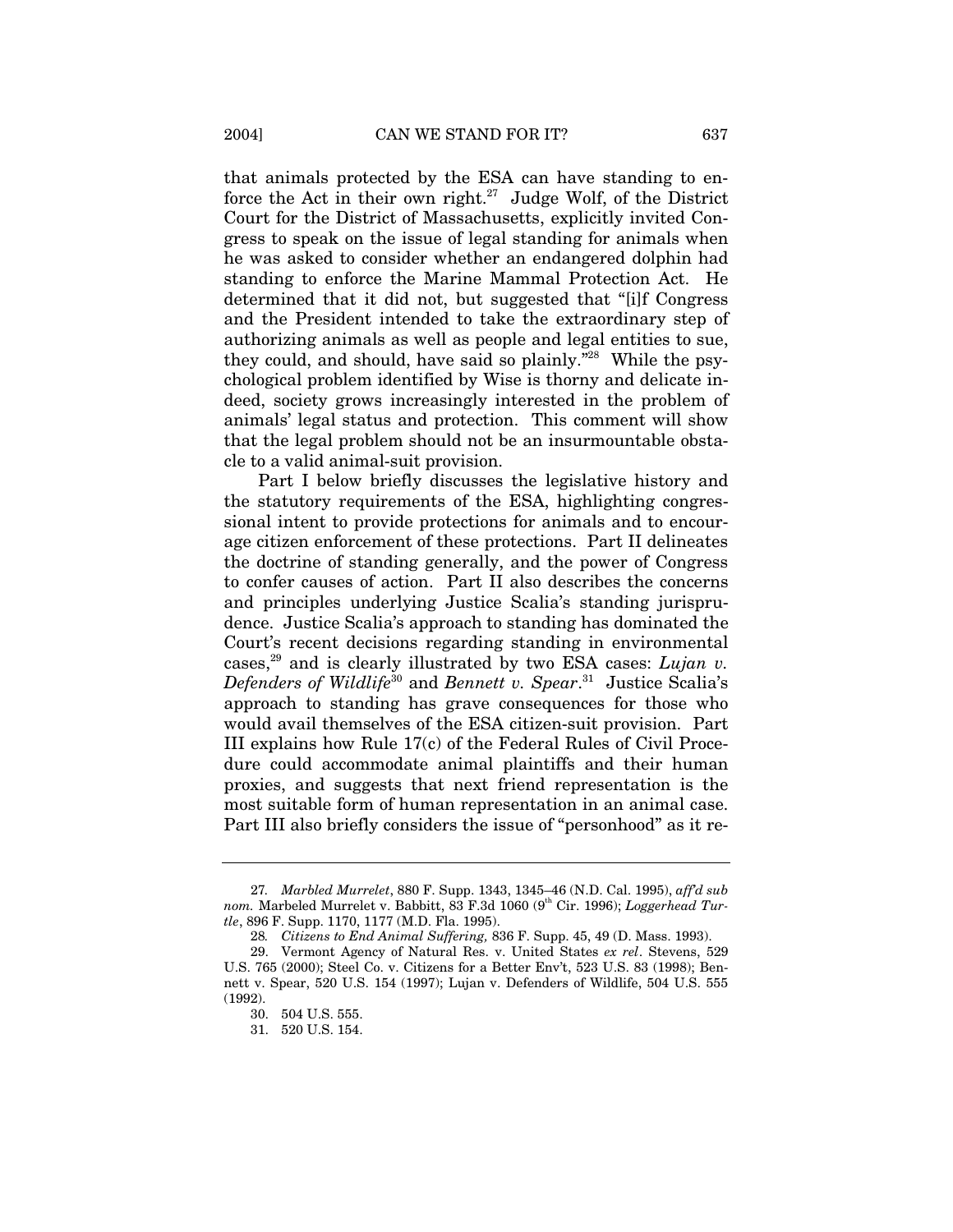lates to the use of Rule 17(c) in the representation of animals, arguing that the definition of "person" should not preclude the extension of limited legal rights to certain animals and their representation in court by human next friends. Part IV argues that the enactment of an animal-suit provision in the ESA would be consistent with the intent behind the ESA, would be a valid exercise of congressional power, would satisfy the principles inherent in the Court's approach to standing, and could be comfortably realized through next friend representation of qualified animal plaintiffs. Part IV also briefly considers some logistical suggestions that would ease and effectuate the prosecution of animal suits to enforce the ESA.

# I. STEPS IN THE DIRECTION OF PRESERVATION: THE ENDANGERED SPECIES ACT

An animal-suit provision in the ESA would be consistent with both the legislative intent and the regulatory focus of the Act, which aims to protect endangered and threatened species and their habitats and provides for citizen enforcement of its provisions.32 This part examines the legislative history of the Act to show that Congress had a variety of motivations to enact a strong, protective law. This part then describes the basic scheme of the Act, illustrating that its focus is on the protection of species and habitat, and that Congress expressed an intention that citizens be involved in enforcing the provisions of the Act. The Court's modern, restrictive interpretation of the citizen-suit provision frustrates the citizen involvement aspect of the Act, while an animal-suit provision would allow the logical and correct party to enforce the Act as it was intended.

# *A. The Path Contemplated by Congress*

When Congress passed the ESA, it intended to create a comprehensive, federal system for the protection of fragile species and ecosystems.33 The Supreme Court called the ESA "the most comprehensive legislation for the preservation of endangered species ever enacted by any nation."34 Congress deter-

<sup>32. 16</sup> U.S.C. §§ 1531–1544 (2003).

<sup>33.</sup> S. REP. NO. 93-307, at 5 (1973), *reprinted in* 1973 U.S.C.C.A.N. 2989, 2991.

<sup>34.</sup> Tennessee Valley Auth. v. Hill, 437 U.S. 153, 180 (1978).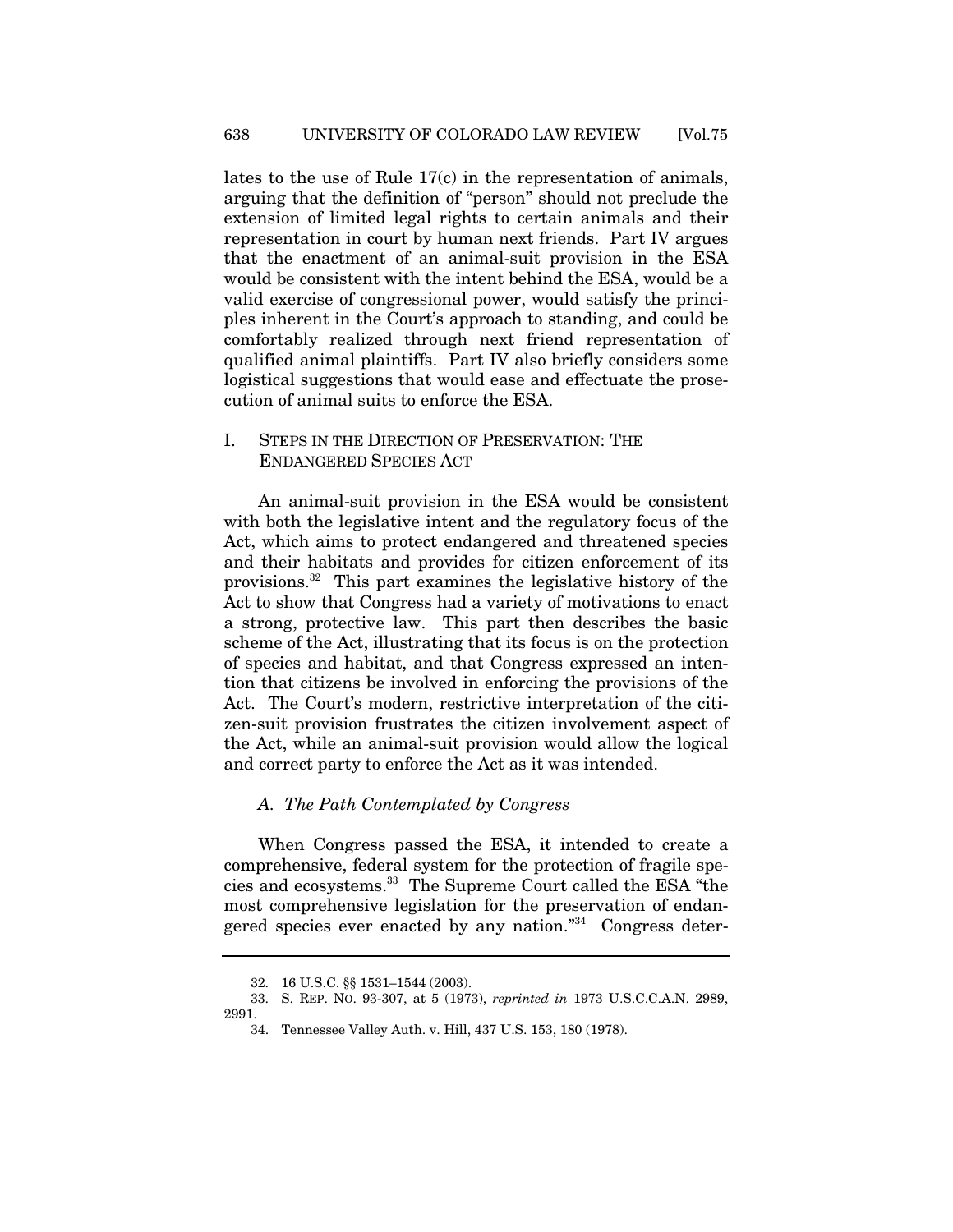mined that improved conservation programs were necessary to prevent further extinctions, to satisfy international agreements, and to safeguard "the Nation's heritage in fish, wildlife, and plants."35 The congressional history provides glimpses of a range of legislative motivations.

There were scientific and ecological motivations: "[T]he integral part [endangered species] play in preserving the delicate balance of nature cannot be ignored,"36 "[p]rotection of endangered species is . . . far more than a matter of esthetics . . . animals possess genetic characteristics which cannot be replaced or artificially reproduced."37 There were legacy motivations: "We have mistreated our wildlife—one of nature's greatest gifts—and we are paying a high price . . . . Already we have denied our children and all generations that follow the wonder of some of our animals."38 There were interests in the educational value of preservation, in the importance of treaty agreements with other nations,<sup>39</sup> and in the principles of stewardship.<sup>40</sup> While each of these asserted interests ultimately benefits humanity, the ESA provides a comprehensive scheme to preserve and protect endangered species themselves in order to provide those benefits.

Another important aspect of the ESA is citizen participation in the enforcement of the Act. Citizen participation was not discussed in the legislative history, but the law includes two very important citizen participation provisions: citizens' rights to petition for listing of species and citizens' rights to sue to enforce or enjoin violations of the  $Act<sup>41</sup>$  These inclusions demonstrate a congressional interest in the participation of citizens in its enforcement. These twin purposes, preservation of species and citizen participation, are important to the consideration of an animal-suit amendment to the ESA. The regulatory scheme created by the Act includes both of these pur-

<sup>35. 16</sup> U.S.C. § 1531(a) (2000).

<sup>36. 119</sup> CONG. REC. 25,675 (1973) (statement of Sen. Williams).

<sup>37</sup>*. Id*. at 30,162 (statement of Rep. Sullivan).

<sup>38</sup>*. Id*. at 30,166 (statement of Rep. Annunzio).

<sup>39.</sup> S. REP. NO. 93-307, at 5 (1973), *reprinted in* 1973 U.S.C.C.A.N. 2989, 2994.

<sup>40. 119</sup> CONG. REC. 25,668 (1973) (statement of Sen. Tunney).

<sup>41</sup>*. See infra* Part I.B. Citizen-suits were written into all of the major environmental laws of the 1970s, so adding one to the ESA may have been fairly routine and unworthy of extended debate. Sunstein, *What's Standing*, *supra* note 17, at 193.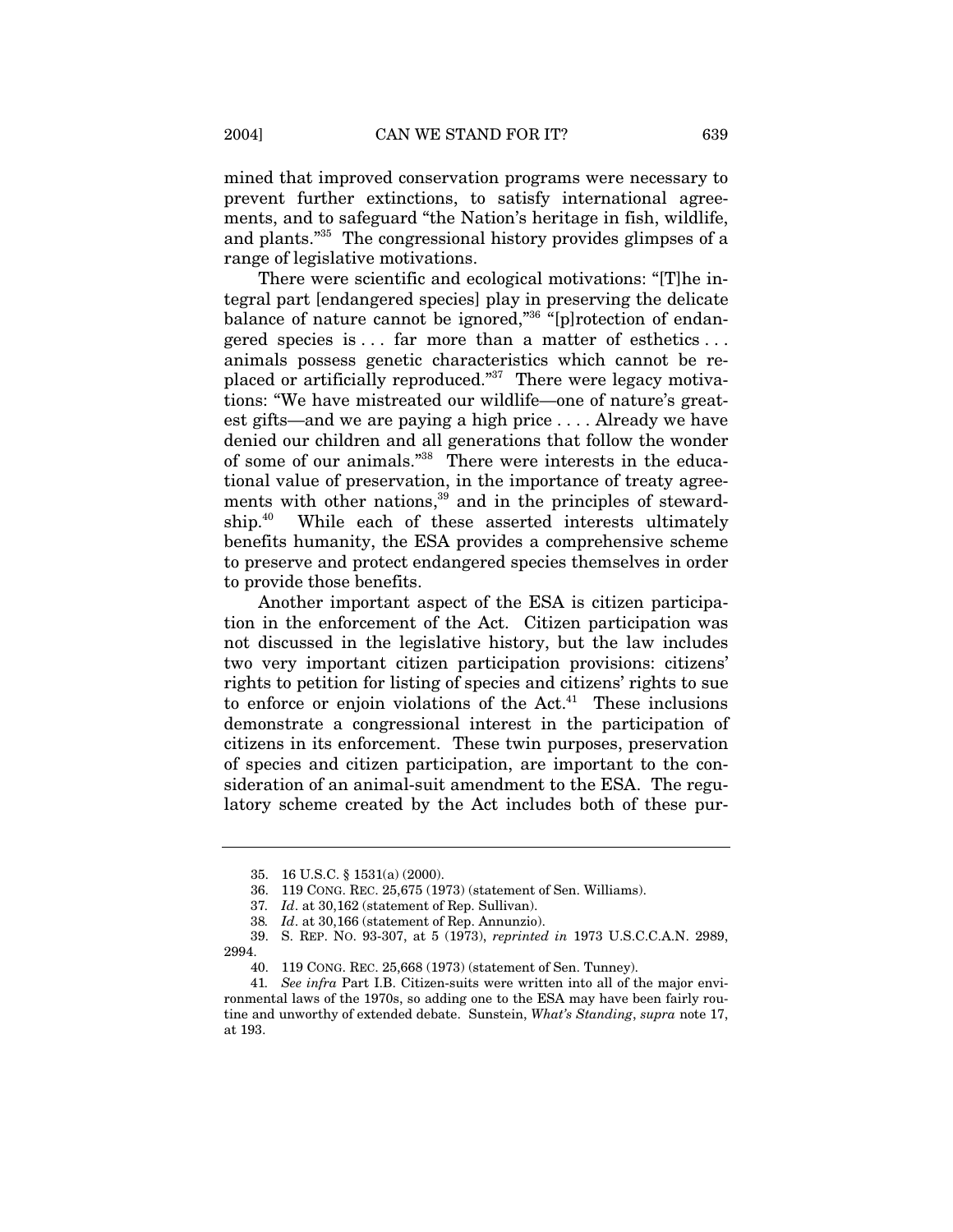poses.

### *B. The Regulatory Route to Preservation of Species*

The ESA is written to ensure that members of endangered or threatened species and their habitats are protected from human activity, and that citizens have the opportunity to participate in the enforcement of these protections. The Act's statement of purpose explains that the ESA "provide[s] a means whereby the ecosystems upon which endangered species and threatened species depend may be conserved, [and]. . .a program for the conservation of such endangered species and threatened species."<sup>42</sup>

Thus the Act authorizes citizens to petition the government to evaluate species for listing<sup>43</sup> and requires the Secretaries of Interior and Commerce (acting through the United States Fish and Wildlife Service (USFWS) and the National Marine Fisheries Service (NMFS)) to list species they determine to be endangered or threatened.<sup>44</sup> The agencies define a species as endangered if they determine that it is "in danger of extinction throughout all or a significant portion of its range."45 The agencies define a species as threatened if it "is likely to become an endangered species within the foreseeable future throughout all or a significant portion of its range."46 Finally, species that warrant listing as endangered or threatened, but are precluded by pending proposals for the listing of other species, may be placed on the "warranted but precluded" list.<sup>47</sup>

The ESA is primarily focused on the protection of critical populations of species in danger of extinction. Section 7 of the Act requires that federal agencies consult with the Secretary to "insure that any action authorized, funded, or carried out by

46. § 1532(20).

<sup>42. 16</sup> U.S.C. § 1531(b) (2003).

<sup>43. § 1531(</sup>b)(3).

<sup>44. § 1533(</sup>a). Listing of a species triggers the protective measures in the Act, which include protection from federal action, restrictions on taking or possessing individuals, and authority to purchase critical habitat. As of September 1, 2003, the United States Fish and Wildlife has 388 animal species on its endangered list, 129 on its threatened list, and 399 of those have recovery plans in place. U.S. Fish & Wildlife Service, Threatened and Endangered Species System (TESS), *at* http://ecos.fws.gov/tess\_public/html/boxscore.html (last visited Jan. 27, 2004).

<sup>45. 16</sup> U.S.C. § 1532(6) (2003).

<sup>47. § 1533(</sup>b)(3)(B)(iii).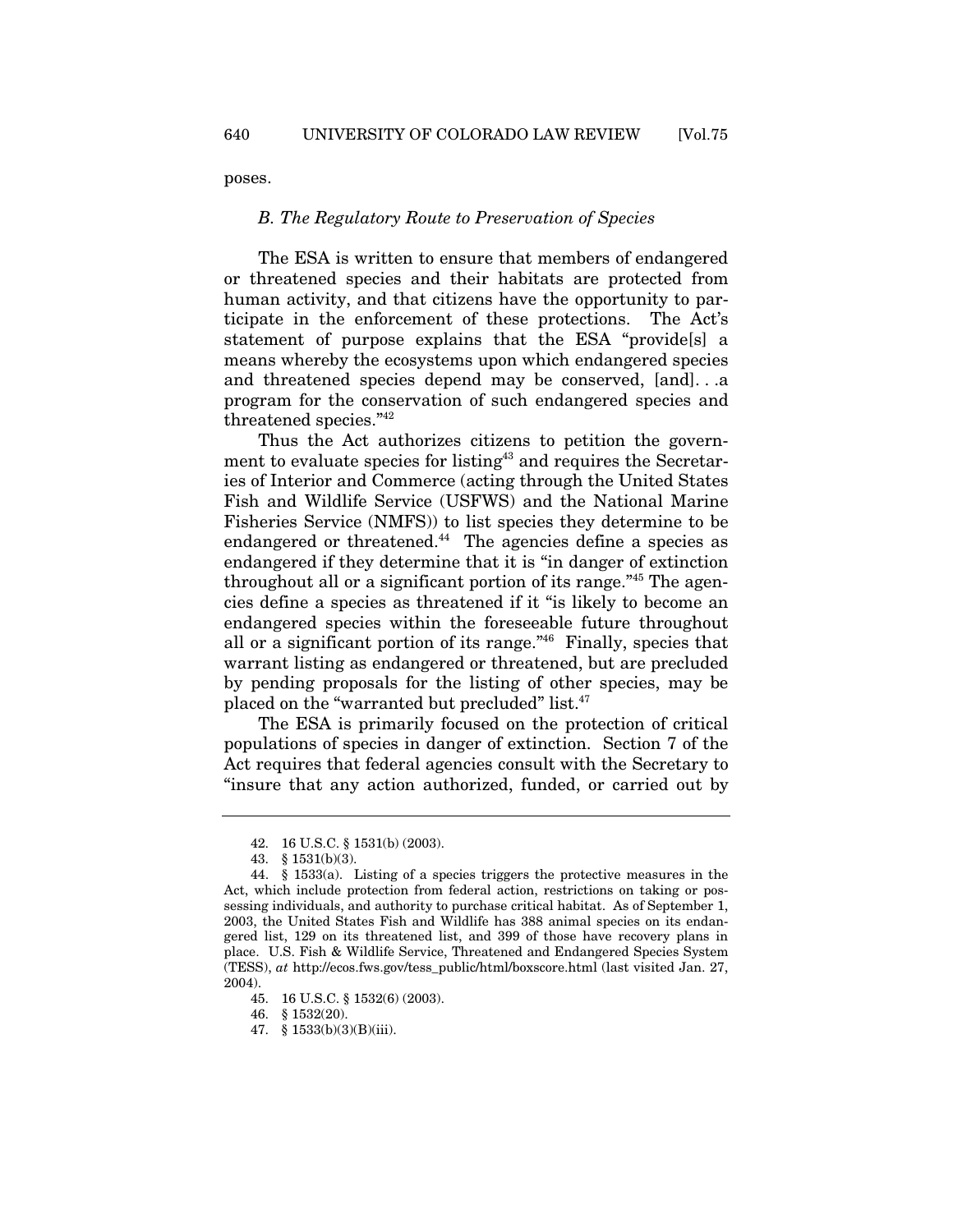such agency . . . is not likely to jeopardize the continued existence of any endangered species or threatened species or result in the destruction or adverse modification of [critical] habitat of such species."<sup>48</sup>

The Act also provides protection for individual members of listed species. The ESA expressly prohibits importation, exportation, possession, sale, transportation, and taking of individual endangered animals.49 "Taking" a member of a protected species may include harassing, harming, shooting, wounding, killing, trapping, capturing, and any attempts at such conduct.<sup>50</sup>

The ESA expressly contemplates and authorizes citizen participation in its enforcement. Not only can citizens petition for the initial listing of particular species, $51$  they can also bring actions in district courts to compel enforcement of the Act.52 The citizen-suit provision states:

any person may commence a civil suit on his own behalf—(A) to enjoin any person, including the United States . . . who is alleged to be in violation of any provision  $\ldots$  or (B) to compel the Secretary to apply  $\ldots$ the prohibitions . . . of this title with respect to the taking of any resident endangered species or threatened species  $\ldots$  or (C) against the Secretary where there is alleged a failure of the Secretary to perform any act or duty  $\ldots$ .<sup>53</sup>

In *Tennessee Valley Authority v. Hill*, the Supreme Court specifically noted that "[c]itizen involvement was encouraged by the Act."54

The legislative history and the regulatory scheme of the ESA show that Congress intended both to provide meaningful protection to endangered species and their habitats, and to give citizens the power to participate in enforcing that protection. However, citizen participation in ESA enforcement has been impeded, as of late, by the Court's modern reading of the citi-

<sup>48. § 1536(</sup>a)(2)(2003).

<sup>49. § 1538(</sup>a).

<sup>50. 16</sup> U.S.C. § 1532(19) (2003).

<sup>51. § 1533(</sup>b)(3).

<sup>52. § 1540(</sup>g).

<sup>53. § 1540(</sup>g)(1).

<sup>54. 437</sup> U.S. 153, 180–81 (1978).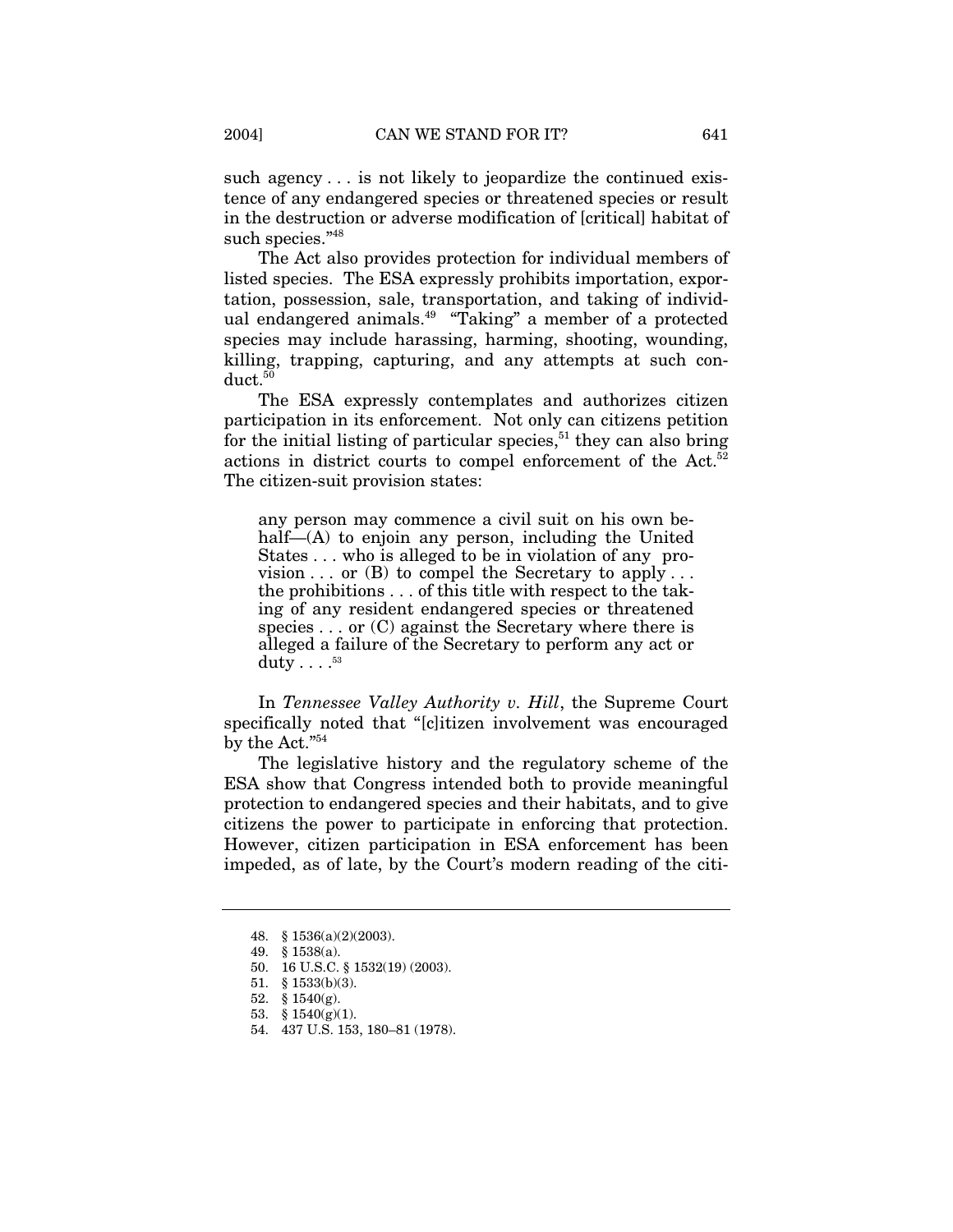zen-suit provision. Despite an initial, expansive interpretation of the provision,55 in recent years the Court has increasingly narrowed its scope due to a perceived conflict with the requirements of standing doctrine.<sup>56</sup> Some commentators say the Court's modern approach has eliminated any practical effect of citizen-suit provisions.57 Thus, citizens like Thomas Rider have lost much of their power to enforce the ESA, and the protections of the Act are under-implemented.<sup>58</sup> In order to appreciate the consequences of the Court's modern view, it is necessary to consider the doctrine of standing generally and Justice Scalia's standing jurisprudence specifically.

# II. A BRIEF WALK THROUGH THE DOCTRINE OF STANDING

Professor Paul Freund called the doctrine of standing "among the most amorphous in the entire domain of public law."59 Justice Douglas expressed the same sentiment: "[g]eneralizations about standing to sue are largely worthless as such."60 However, some major aspects of the doctrine are intelligible. Standing law has both constitutional and common law foundations, and aims to restrain the courts from entering the legislative realm.

Since Justice Scalia's appointment to the Court in 1986, he has led the Court's standing jurisprudence in environmental and ESA cases. $61$  The Court's modern standing test, following Justice Scalia's lead, severely limits the abilities of human plaintiffs to enforce the ESA. The Court has narrowly defined Congress's power to confer causes of action with citizen-suits.<sup>62</sup> However, an animal-suit provision would be within Congress's

<sup>55</sup>*. See infra* text accompanying notes 78–81.

<sup>56</sup>*. See infra* Part II.B.

<sup>57.</sup> JOHN D. ECHEVERRIA & JON T. ZEIDLER, BARELY STANDING: THE EROSION OF CITIZEN "STANDING" TO SUE TO ENFORCE ENVIRONMENTAL LAW 10 (1999).

<sup>58.</sup> *See generally*, Oliver A. Houck, *The Endangered Species Act and Its Implementation By the U.S. Departments of Interior and Commerce,* 64 U. COLO. L. REV. 277 (1993).

<sup>59.</sup> JOHN E. NOWAK & RONALD D. ROTUNDA, CONSTITUTIONAL LAW 83 (6th ed. 2000)(quoting *Hearing Before the Subcomm. on Constitutional Rights of the S. Comm. on the Judiciary*, 89th Cong. 498 (1966)).

<sup>60</sup>*. Id*. (quoting from Ass'n of Data Processing Serv. Orgs. v. Camp, 397 U.S. 150, 151 (1970)).

<sup>61</sup>*. Supra* note 29; *Infra* Part II.B.

<sup>62</sup>*. Infra* Part II.C.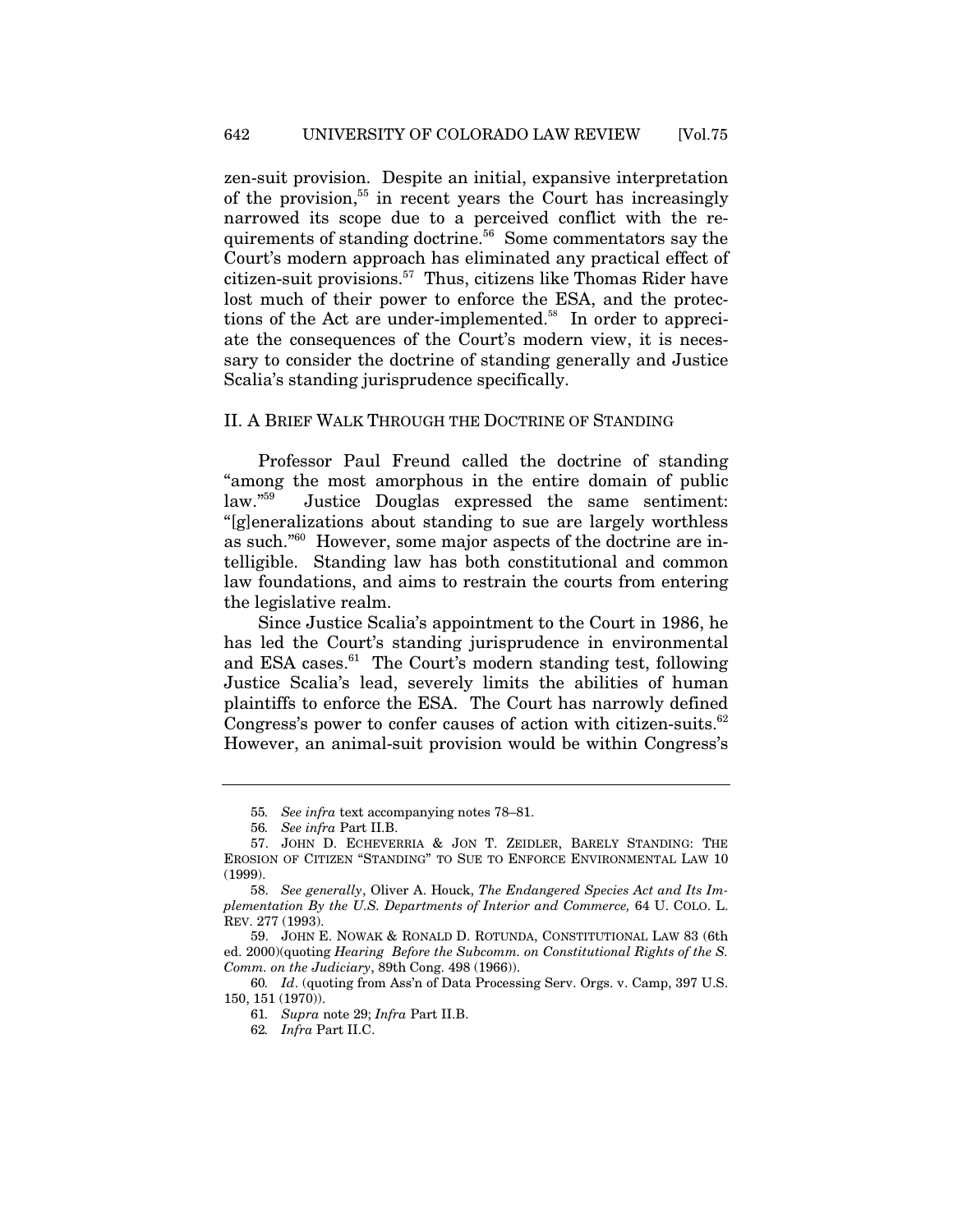powers and would not offend the Court's approach to standing. This part discusses the doctrine of standing in general terms, and then describes Justice Scalia's approach to standing and how that approach has affected ESA cases and the use of the citizen-suit provision.

# *A. The First Steps in Standing Doctrine*

Standing is defined as "a sufficient stake in an otherwise justiciable controversy to obtain judicial resolution of that controversy."63 In other words, to have standing to sue, a party must show that his own interests are threatened. Standing gives a party a "right to take the initial step that frames legal issues for ultimate adjudication by court or jury."64 The source of the concept of standing is the Cases and Controversies Clause of the Constitution,  $65$  which defines the scope of the judicial power. To ensure that courts limit themselves to hearing actual controversies, judges have developed the factors and tests that comprise the standing doctrine. $66$  Primarily, standing requirements aim to encourage judicial restraint in accepting cases, to ensure that the parties in court have personal stakes in the dispute so as to sharpen the adversarial process,  $67$ and to protect the separation of powers.<sup>68</sup>

Standing doctrine consists of two basic sets of limitations on the scope of judicial power—the core, constitutional requirements, and a variety of prudential considerations.<sup>69</sup> Prudential limitations allow courts to decline to hear a case even if the plaintiff has met the constitutional test for standing.<sup>70</sup> The first of the most relevant prudential limits is the "zone of interests" test. $71$  This analysis examines whether a statute protects

<sup>63.</sup> Sierra Club v. Morton, 405 U.S. 727, 731 (1972).

<sup>64.</sup> BLACK'S LAW DICTIONARY 1405 (6th ed. 1990).

<sup>65.</sup> U.S. CONST., art. 3, § 2, cl. 1.

<sup>66.</sup> GEOFFREY R. STONE ET AL., CONSTITUTIONAL LAW 101 (4th ed. 2001).

<sup>67</sup>*. See* NOWAK & ROTUNDA, *supra* note 59, at 88–99. However, then Judge Scalia pointed out that the doctrine of standing is "remarkably ill designed for [the] end" of ensuring "concrete adverseness." Antonin Scalia, *The Doctrine of Standing as an Essential Element of the Separation of Powers*, 17 SUFFOLK U. L. REV. 881, 891 (1983).

<sup>68.</sup> Scalia, *supra* note 67, at 881.

<sup>69.</sup> Bennett v. Spear, 520 U.S. 154, 162 (1997).

<sup>70.</sup> STONE ET AL., *supra* note 66, at 100

<sup>71.</sup> NOWAK & ROTUNDA, *supra* note 59, at 91.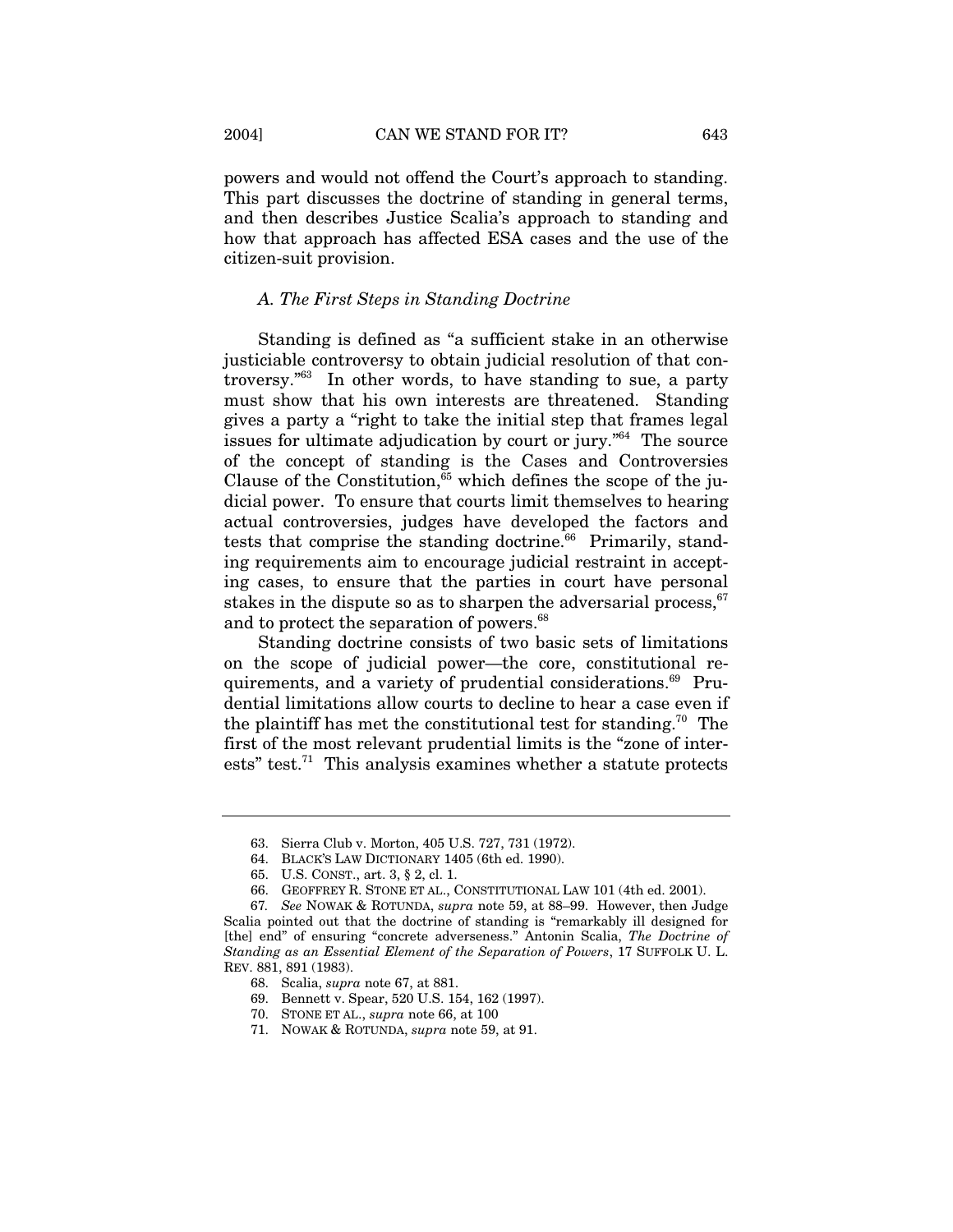the plaintiff's interests.<sup>72</sup> This is not a rigorous test—courts look primarily for specific congressional intent to *preclude* the asserted interest from judicial review.73 The second of the relevant prudential criteria is whether the plaintiff has alleged a particular, individualized injury rather than an injury shared by the public at large.<sup>74</sup> If the plaintiff's interest is outside the zone of interests protected by the statute and his injury is one shared by the public at large, the case presents a nonjusticiable political question.<sup>75</sup> While the Court may avail itself of the prudential test to deny standing to plaintiffs who have constitutional standing, very few cases turn on the prudential test, so the more crucial hurdle for plaintiffs is the constitutional test.<sup>76</sup>

To satisfy the constitutional test, a plaintiff must show he has suffered an injury-in-fact, allege a causal relationship between the defendant's conduct and the asserted injury, and show that a favorable court decision could redress the injury.<sup>77</sup> The Supreme Court initially interpreted the injury-in-fact requirement broadly in environmental cases. In *Sierra Club v. Morton*, the Court recognized that intangible interests may be grounds for sufficient injury-in-fact: "Aesthetic and environmental well-being, like economic well-being, are important ingredients of the quality of life in our society, and the fact that particular environmental interests are shared by the many rather than by the few does not make them less deserving of legal protection through the judicial process."78 In *United States v. Students Challenging Regulatory Agency Procedures (SCRAP)*, 79 the Court was willing to recognize an injury that was shared by the public at large: "[S]tanding is not to be denied simply because many people suffer the same injury."80 The Court specifically refused to limit standing to those "signifi-

<sup>72</sup>*. Id*.

<sup>73.</sup> Clarke v. Sec. Indus. Ass'n, 479 U.S. 388, 388 (1987).

<sup>74.</sup> Fed. Election Comm'n v. Akins, 524 U.S. 11, 23 (1998).

<sup>75.</sup> Ass'n of Data Processing Serv. Orgs. v. Camp, 397 U.S. 150, 153 (1970).

<sup>76.</sup> STONE ET AL., *supra* note 66, at 109.

<sup>77.</sup> Lujan v. Defenders of Wildlife, 504 U.S. 555, 560–61 (1992). The injuryin-fact prong of the test first appeared in 1970, in *Data Processing Serv. Orgs.*, 397 U.S. at 152 (1972). That case replaced the earlier "legal interest" test with a test for injury.

<sup>78. 405</sup> U.S. 727, 734 (1972).

<sup>79. 412</sup> U.S. 669 (1973).

<sup>80</sup>*. Id*. at 687.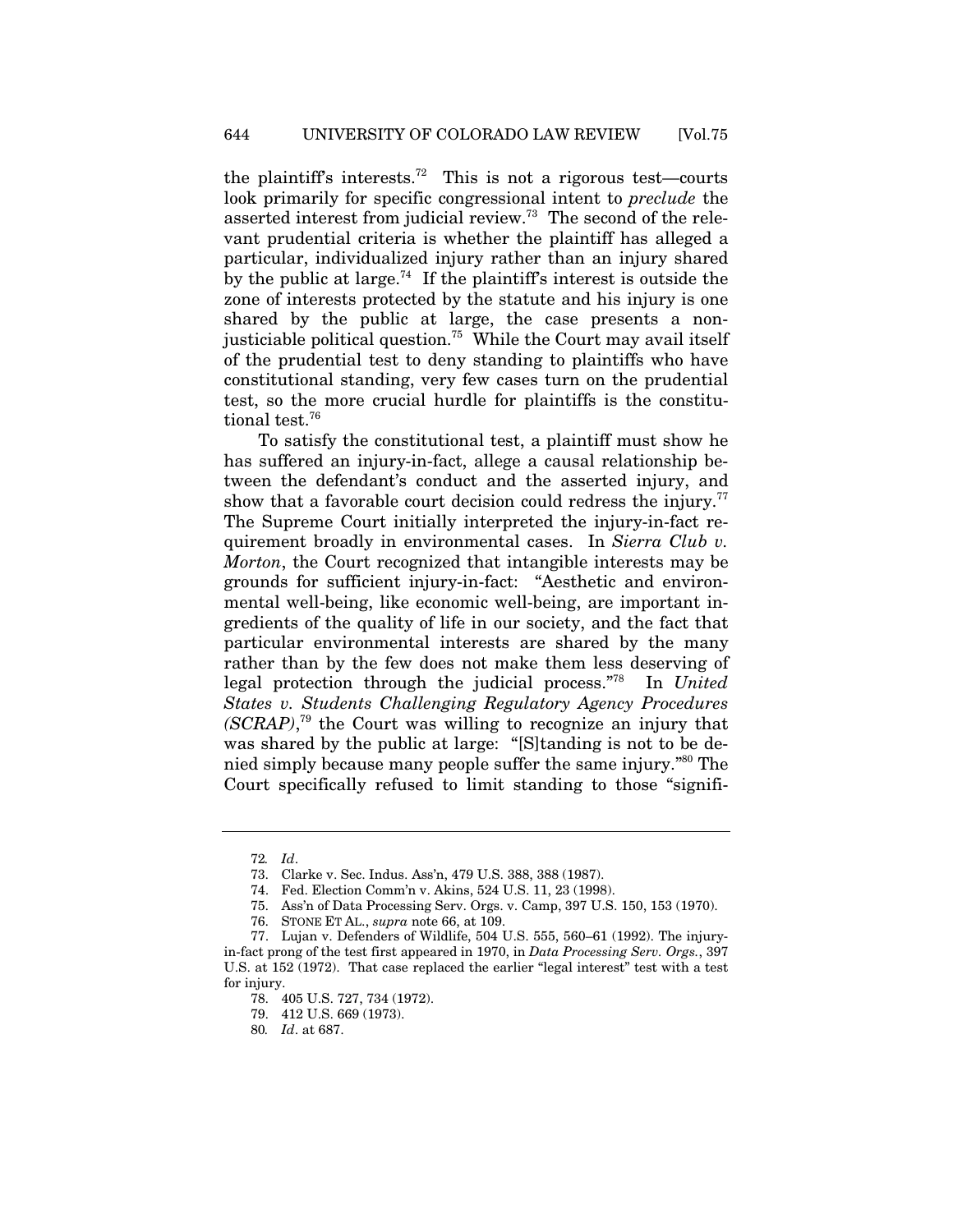cantly" affected by agency action.<sup>81</sup>

In recent years, the Court has tightened its view of the requisite injury-in-fact.<sup>82</sup> The modern injury-in-fact requirement is much more stringent than that applied in *Morton* or *SCRAP*. 83 Justice Scalia is particular insistent on the strict view of injury-in-fact.

### *B. Walking Justice Scalia's Path*

Because Justice Scalia has written all of the important environmental and ESA standing opinions in recent years, $^{84}$  it is crucial to understand his theoretical approach to standing in order to determine whether an animal-suit provision would comply with the current Court's standing requirements. Justice Scalia's theory focuses on protecting the separation of powers by tightening the standing inquiry and using a strict injury-in-fact test that applies only to the beneficiaries of a statute.

### 1. Standing Protects the Separation of Powers

In 1983, then Judge Scalia clearly expressed his theory of standing law: "the judicial doctrine of standing is a crucial and inseparable element of [the separation of powers], whose disregard will inevitably produce—as it has during the past few decades—an overjudicialization of the processes of selfgovernance."85 Judge Scalia suggested that the requirement of a particularized injury to the plaintiff should play a more prominent role in standing analyses in order to preserve the proper scope of judicial power.<sup>86</sup>

Judge Scalia found the Court's potential to over-step the bounds of the judicial realm especially apparent in its environmental cases. $87$  He argued that the Court departed from its proper focus on individual rights and instead began protecting "legislative purposes" when it "began [its] long love affair with

<sup>81</sup>*. Id*. at 689 n.14.

<sup>82.</sup> ECHEVERRIA & ZEIDLER, *supra* note 57, at 2.

<sup>83.</sup> Lujan v. Defenders of Wildlife, 504 U.S. 555, 560-61 (1992).

<sup>84</sup>*. Supra* note 29 and accompanying text.

<sup>85.</sup> Scalia, *supra* note 67, at 881.

<sup>86</sup>*. Id*. at 881–82.

<sup>87</sup>*. Id*. at 884–90.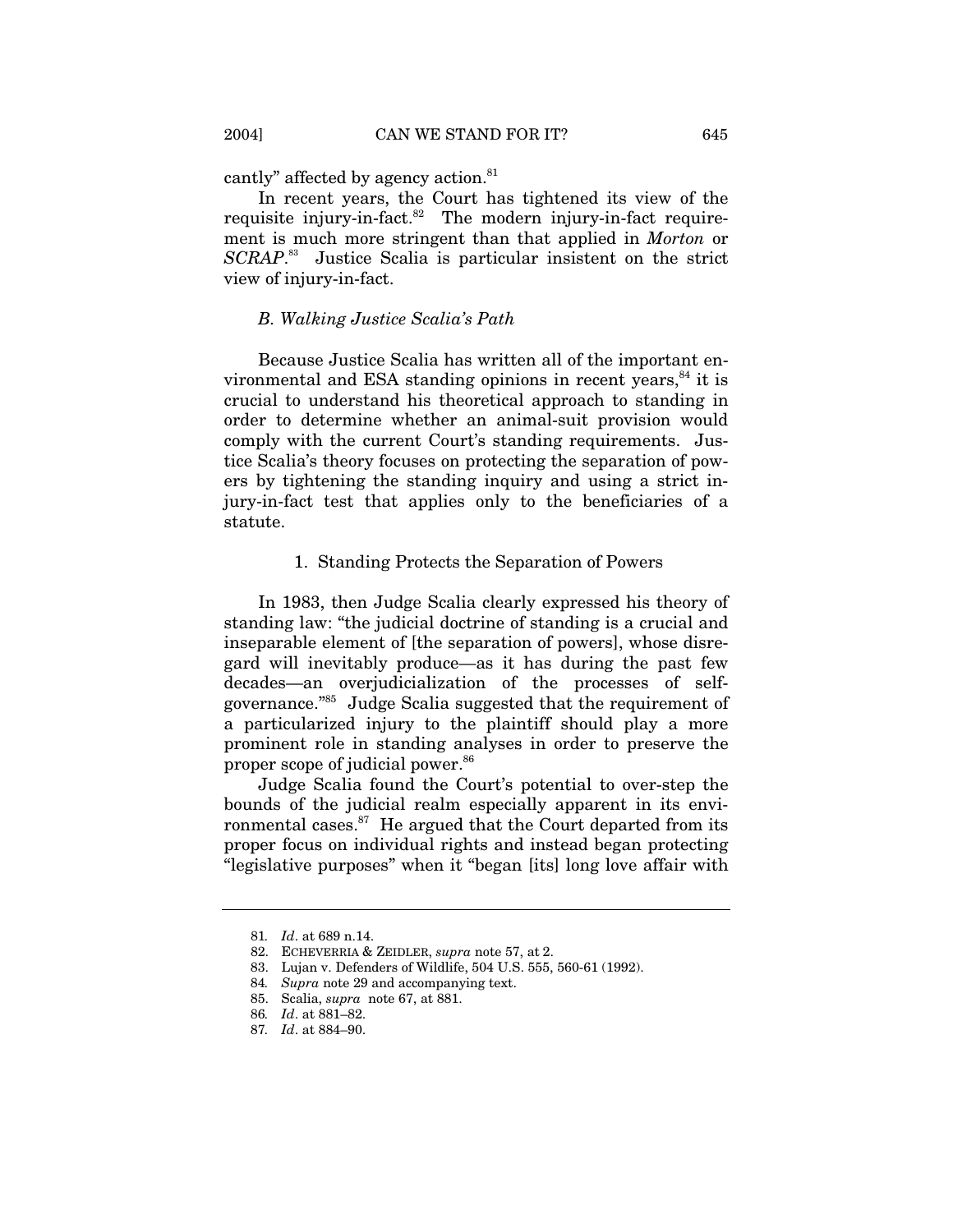environmental litigation."<sup>88</sup> The courts were tending toward becoming political forums, in Judge Scalia's view, because the expansive approach to standing allowed them to "address issues that were previously considered beyond their ken."89 Standing doctrine, then, should be the means for the courts to avoid this expansion into the political realm and to restrict themselves to "their traditional undemocratic role of protecting individuals and minorities against impositions of the majority."90

#### 2. The Object-Beneficiary Distinction

One way standing law can maintain the separation between the judiciary and the legislature is to clearly distinguish between plaintiffs who are directly regulated by a statute and those who benefit from the regulation. $91$  When "the plaintiff is complaining of an agency's unlawful *failure* to impose a requirement or prohibition upon *someone else*," that plaintiff asserts "majoritarian" concerns,  $92$  which belong in the political sphere. In order to overcome that presumption against standing and obtain judicial redress, a statutory beneficiary must meet a very stringent injury-in-fact test.

Justice Scalia introduced the newly tightened injury-infact test for statutory beneficiaries in *Lujan v. Defenders of Wildlife.*93 In *Lujan*, Defenders of Wildlife and others challenged a new ESA regulation, arguing that the ESA's consultation requirements should apply to federally-funded projects overseas.94 The plaintiffs asserted interests protected by the ESA: the preservation of endangered populations and critical habitat threatened by a federally-funded project. $95$  The plaintiff's theory of standing alleged injury-in-fact potentially incurred by individuals who had admittedly vague intentions to visit the threatened populations of animals in the future.<sup>96</sup> The

<sup>88</sup>*. Id*. at 884 (quoting Calvert Cliffs' Coordinating Comm. v. United States Atomic Energy Comm'n, 449 F.2d 1109, 1111 (1971)).

<sup>89.</sup> Scalia, *supra* note 67, at 892.

<sup>90</sup>*. Id*. at 894.

<sup>91</sup>*. Id*.

<sup>92</sup>*. Id*. (emphasis in original).

<sup>93. 504</sup> U.S. 555 (1992).

<sup>94</sup>*. Id*. at 558–59.

<sup>95</sup>*. Id*.

<sup>96</sup>*. Id*. at 563–64. The plaintiffs also alleged a procedural injury incurred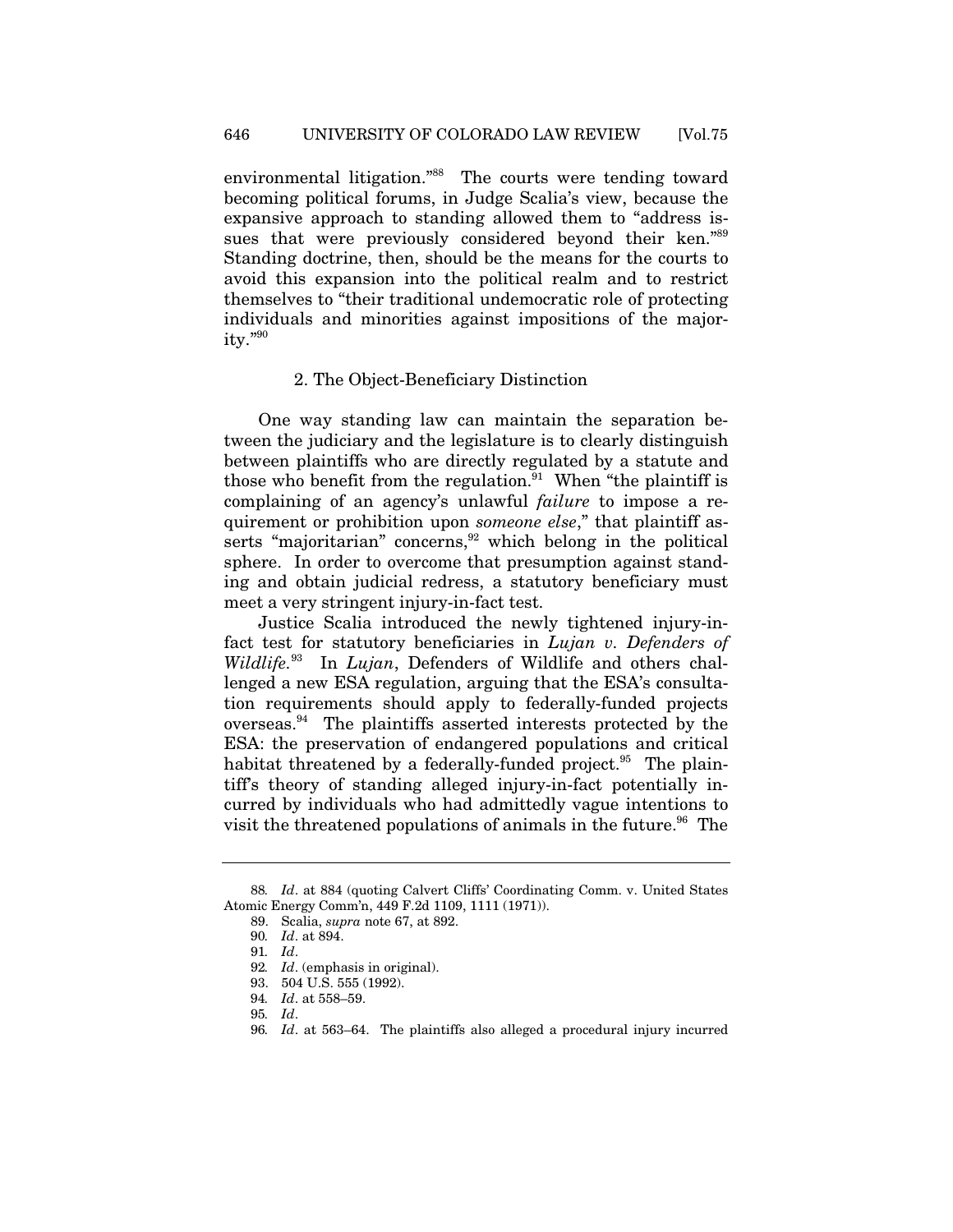plaintiffs argued that they should also have standing under a theory of "nexus," because any harm to the animals or their habitats would have indirect effects on ecologically connected areas that the plaintiffs could prove that they did or would visit.<sup>97</sup>

Because the plaintiffs were beneficiaries of the statute's protections, rather than objects of its regulation, Justice Scalia held that they must meet a very strict version of the injury test to have standing.98 The *Lujan* version of the injury-in-fact test requires clear proof of a concrete, particularized injury which is actual or imminent, and "not 'conjectural' or 'hypothetical.'"99 Justice Scalia rejected all of the plaintiffs' assertions of standing because they failed to show sufficiently concrete, particularized, actual and imminent injury.<sup>100</sup>

In marked contrast to judicial skepticism about the standing of statutory beneficiaries, "[w]hen an individual who is the very *object* of a law's requirement or prohibition seeks to challenge it," this party should always have standing to sue. $101$ This principle is illustrated in another of Justice Scalia's ESA opinions, *Bennett v. Spear*. 102

In *Bennett*, the plaintiffs operated an irrigation district and various ranches that relied on the irrigation water.<sup>103</sup> The United States Fish and Wildlife Service issued a Biological Opinion stating that the plaintiffs' operations threatened endangered fish, and ordering the plaintiffs to maintain particular water levels.<sup>104</sup> The plaintiffs sued to avoid the order.<sup>105</sup> In *Bennett*, Justice Scalia read the citizen-suit provision of the ESA broadly and with approval: "the obvious purpose of the particular [citizen-suit] provision in question is to encourage enforcement by so-called 'private attorneys-general."<sup>106</sup> Be-

101. Scalia, *supra* note 67, at 894 (emphasis in original).

under the cause of action granted to them in the citizen-suit provision. *Id*. at 565. That theory of standing is not taken up here because it deals with procedural injury rather than concrete, particularized injury-in-fact.

<sup>97</sup>*. Id*. at 566–67.

<sup>98</sup>*. Id*. at 560–61.

<sup>99</sup>*. Lujan*, 504 U.S. at 560 (quoting Whitmore v. Arkansas, 495 U.S. 149, 155 (1990)).

<sup>100</sup>*. Id*. at 564–66.

<sup>102. 520</sup> U.S. 154 (1997).

<sup>103</sup>*. Id*. at 159.

<sup>104</sup>*. Id*. at 158–59.

<sup>105</sup>*. Id*. at 159.

<sup>106</sup>*. Id*. at 165.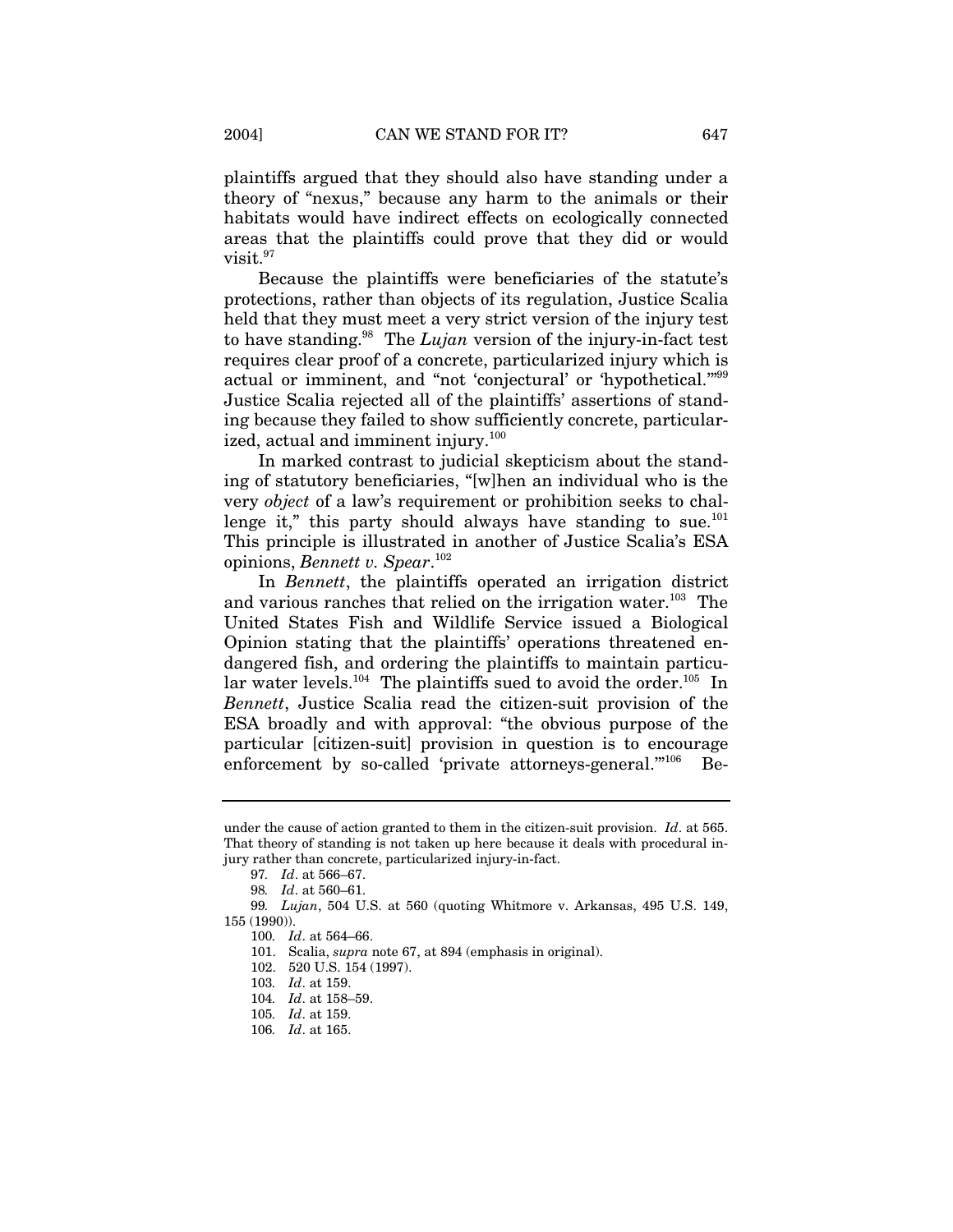cause the plaintiffs in that case were objects of the ESA's regulation, their standing under the citizen-suit provision was not subject to any stringent test for injury.

Justice Scalia's interpretation of the ESA citizen-suit provision in *Bennett* contrasts sharply with his interpretation in *Lujan*. Justice Scalia read the words "any person" broadly in the context of plaintiffs who were objects of the regulation, but quite narrowly when the plaintiffs were statutory beneficiaries. Under Justice Scalia's reading, the ESA citizen-suit provision actually means that any person who is an object of the statute's regulation may sue to enforce the statute. Thus, Defenders of Wildlife and the other plaintiffs in *Lujan* lacked standing to enforce the Act without a strong showing of particularized, concrete, imminent, personal injury. The object-beneficiary distinction underlying the Court's approach to standing has startling effects on citizen-suit provisions and may negate their purpose altogether.107

### *C. The Trail Left by Justice Scalia's Passage*

In his article, Judge Scalia acknowledged some of the consequences of his approach to standing for Congress and for potential plaintiffs.108 First, his approach limits Congress's ability to create causes of action.109 Under *Lujan*, a congressional provision granting standing to a broad portion of the public does not bind the courts. Statutory standing provisions cannot be read to "designat[e]  $\ldots$  a 'minority group' so broad that it embraces virtually the entire population."<sup>110</sup> Plaintiffs, even if authorized to sue by statute, must still show particularized injury, unless they are direct objects of the regulation.

Furthermore, Judge Scalia explained that non-profit citizens' groups with a "keen interest" in abstract legal issues are "clearly exclude[d]" from court by the doctrine of standing because they cannot show any concrete injury-in-fact.<sup>111</sup> Even though Judge Scalia admitted that these groups are often the best-suited to advocate for their particular issues, unless such groups can "attach themselves to some particular individual"

<sup>107.</sup> ECHEVERRIA & ZEIDLER, *supra* note 57, at 10.

<sup>108.</sup> Scalia, *supra* note 67, at 895.

<sup>109</sup>*. Id*.

<sup>110</sup>*. Id*. at 896.

<sup>111.</sup> Scalia, *supra* note 67, at 891.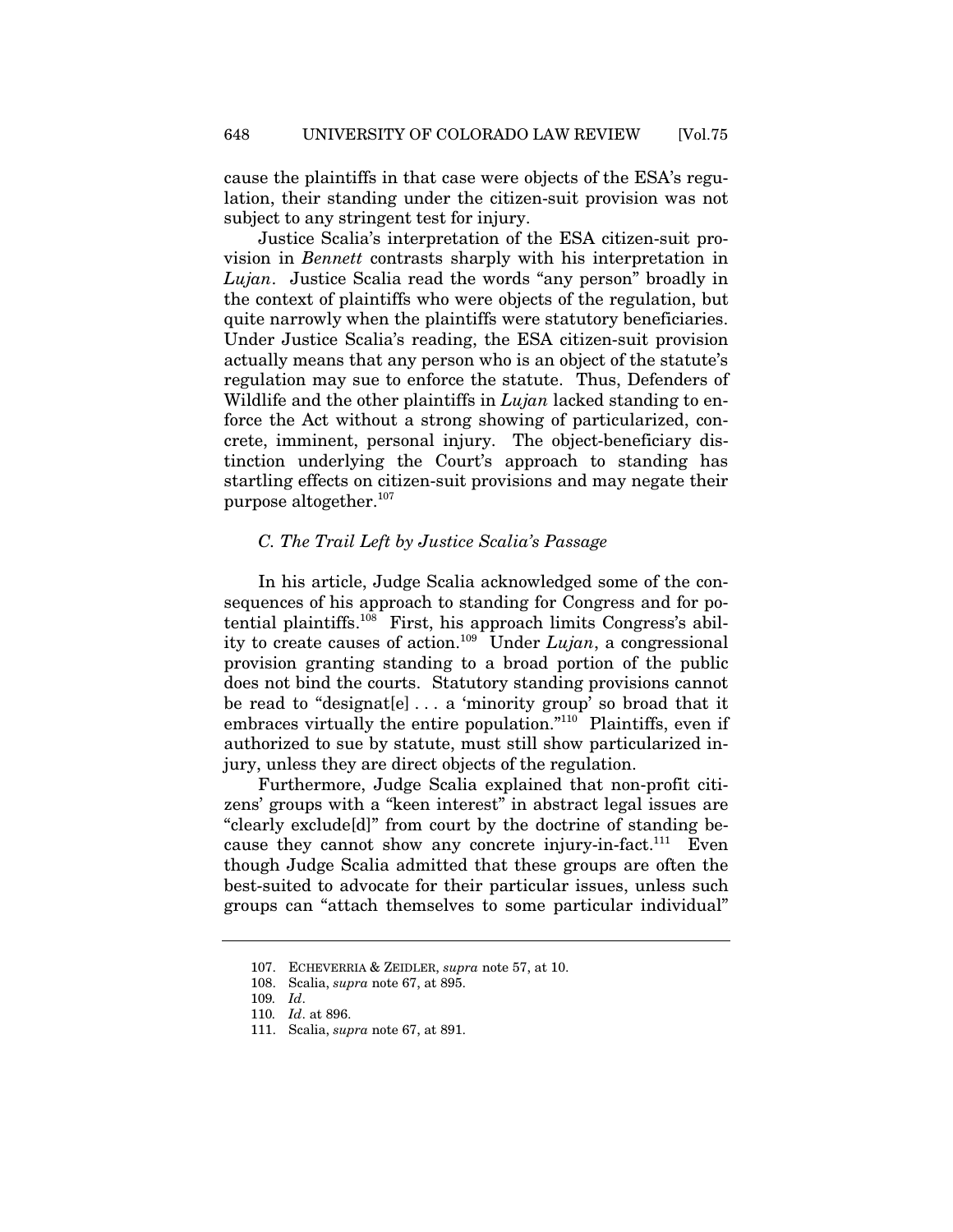who can meet the stringent injury-in-fact test, they cannot seek to enforce federal law in court.<sup>112</sup> The plaintiff organizations in Thomas Rider's case and in *Lujan* attempted to establish this attachment, but the individual plaintiffs failed to demonstrate a sufficiently close tie to the animals.

Finally, Judge Scalia conceded that his theory would preclude judicial enforcement of laws that do not affect particularized minority interests.<sup>113</sup> His theory assumes that the political process and the political branch will protect majority interests,114 and that the courts will protect individual and minority interests.<sup>115</sup> If a law affects neither a recognizable minority, which has a remedy in the courts, nor a clear majority, which can assert its interests in the legislature, then Judge Scalia suggests that it is an unnecessary law.<sup>116</sup> This puts animal and environmental advocates in a difficult position—the interests they assert are too "majoritarian" for redress in court, but these groups cannot wield the kind of well-funded and well-organized majority power in Congress that is necessary to achieve results there.<sup>117</sup> They are foreclosed in both arenas.

# *D. Jumping to the Head of the Line: Congressional Grants of Standing*

Congress has the power to create justiciable controversies where there were none before.<sup>118</sup> Congress has previously conferred the right to sue on corporations, municipalities, partnerships and sea-going ships.<sup>119</sup> Most environmental statutes contain provisions that confer a cause of action on "any person."120 There are, however, limits on the ability of Congress to confer causes of action and thereby create new cases and controversies, limits that are important to the separation of powers as

<sup>112</sup>*. Id*. at 891–92.

<sup>113</sup>*. Id*. at 897.

<sup>114</sup>*. Id*. at 894.

<sup>115.</sup> Scalia, *supra* note 67, at 881–82.

<sup>116</sup>*. Id*. at 887.

<sup>117.</sup> Gene R. Nichol, *Standing for Privilege: The Failure of Injury Analysis*, 82 B.U. L. REV. 301 (2002).

<sup>118.</sup> Lujan v. Defenders of Wildlife, 504 U.S. 555, 580 (1992) (Kennedy, J., concurring).

<sup>119.</sup> Sunstein, *Standing for Animals, supra* note 19 at 1360-61.

<sup>120.</sup> Sunstein, *What's Standing*, *supra* note 17, at 193.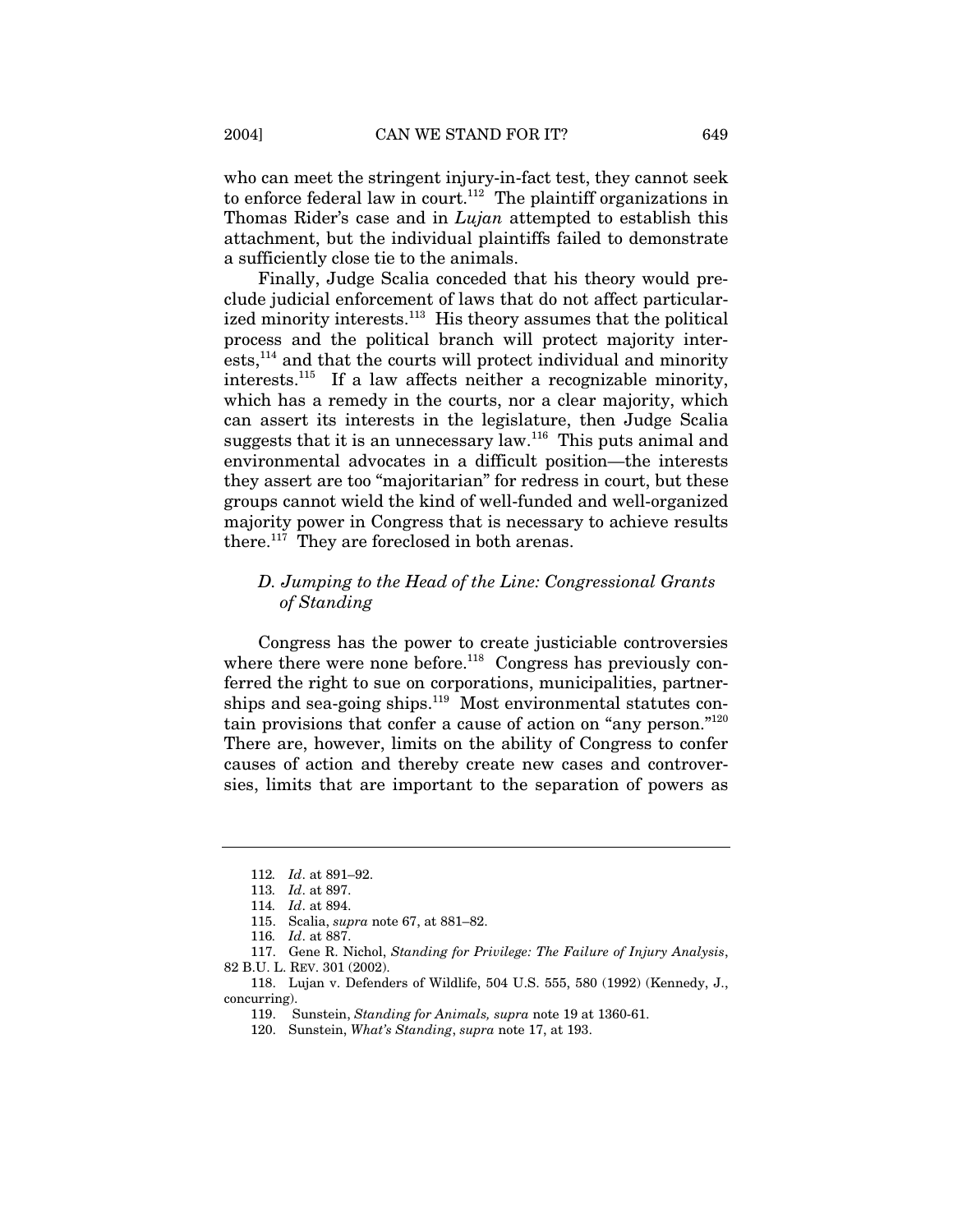discussed above.<sup>121</sup> None of these limits foreclose the possibility of an animal-suit provision. Congress can comply with the constitutional and judicially-mandated limitations on its power *and* confer standing on specific animals to enforce specific protections.

### 1. Congressional Power to Confer Standing

According to Justice Kennedy, Congress "has the power to define injuries and articulate chains of causation that will give rise to a case or controversy where none existed before."<sup>122</sup> Professor Sunstein interprets this to mean that Congress has the power to create legal rights that do not exist in the common law.123 To justify the rights it creates, Congress can statutorily identify prohibited injuries and use its fact-finding powers to satisfy the causation and redressability elements of standing, thereby pre-determining that identified parties will have standing to sue.<sup>124</sup> As noted above, Congress has conferred standing on citizens in regards to most environmental legislation, and on a host of artificial entities.<sup>125</sup> There is no constitutional or historical limitation on the kinds of plaintiffs Congress can arm with enforceable rights. $126$ 

# 2. Limitations on Congress's Power to Grant Causes of Action

The separation of powers principle does limit the scope of congressional grants of standing.<sup>127</sup> While Justice Kennedy stated that Congress can create new cases and controversies, he went on to say that "[i]n exercising this power, however, Congress must at the very least identify the injury it seeks to vindicate and relate the injury to the class of persons entitled to bring suit."128 The Court concluded that the ESA citizen-suit provision did not sufficiently identify an injury or relate it to a

<sup>121</sup>*. See supra* Part II.C.

<sup>122</sup>*. Lujan*, 504 U.S. at 580 (Kennedy, J., concurring).

<sup>123.</sup> Sunstein, *What's Standing, supra* note 17, at 230.

<sup>124</sup>*. Id*.

<sup>125.</sup> Sunstein, *Standing for Animals*, *supra* note 19, at 1360–61.

<sup>126.</sup> Sunstein, *What's Standing, supra* note 17, at 214.

<sup>127.</sup> Scalia, *supra* note 67, at 883.

<sup>128</sup>*. Lujan*, 504 U.S. at 580 (Kennedy, J., concurring).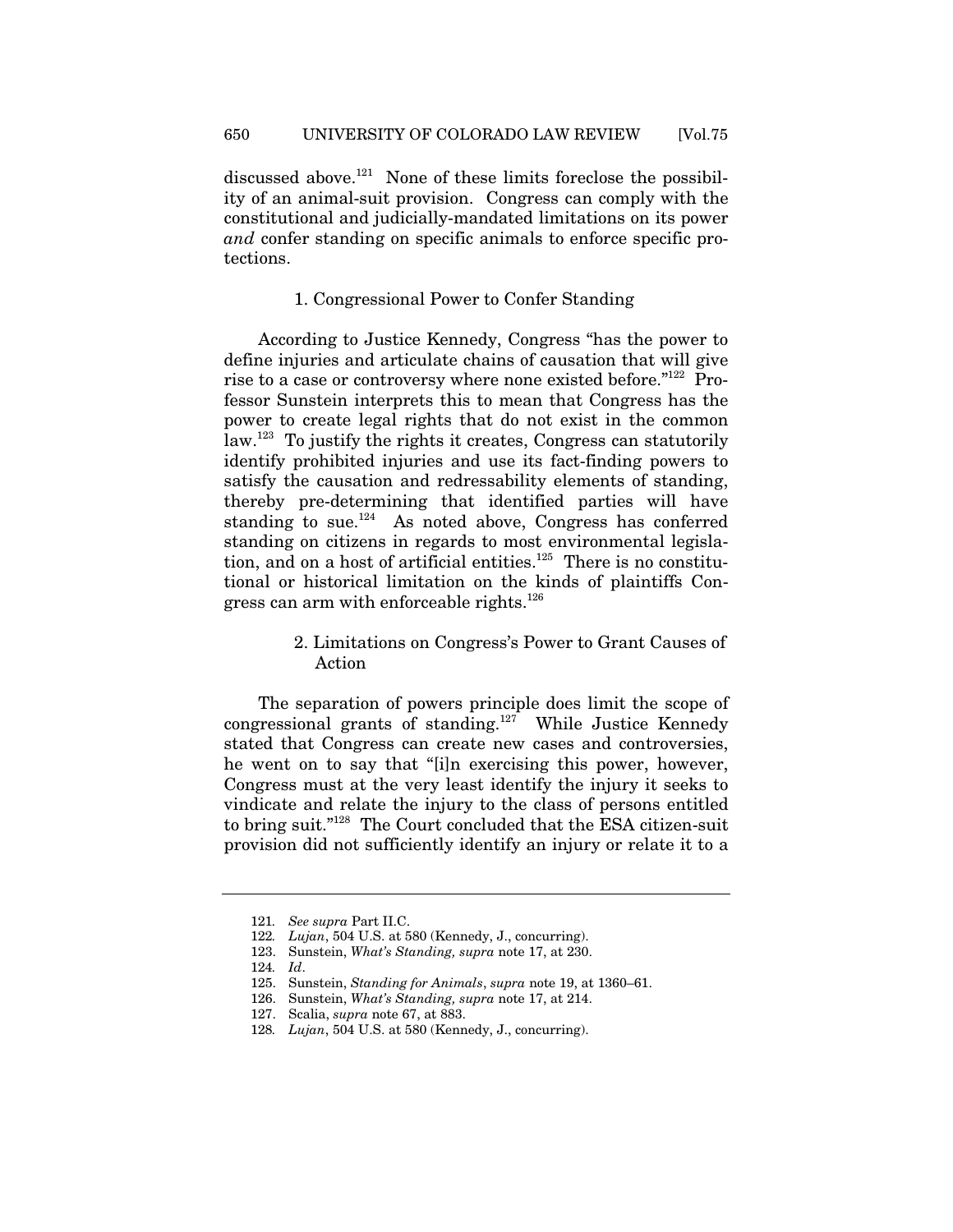regulatory beneficiary, like Defenders of Wildlife, so as to create a cause of action in *Lujan*. 129 While the policy statements in the ESA express the human harms that the law aims to prevent, injury resulting from harm to animals is likely to be intangible. Suits under other environmental statutes' citizensuit provisions can allege particularized injuries—for instance, health problems stemming from polluted water.

While Congress has the constitutional authority to confer causes of action, it must sufficiently define and relate the injury to be protected and the class of parties eligible for standing. The citizen-suit of the ESA is difficult to relate to a concrete, prohibited human injury, but an animal-suit provision would meet these requirements. The provision need only define the qualifying animals (those animals on the ESA's three master lists) and relate them to the injuries protected (the harms prohibited by the Act).

# *E. The Last Steps: A Summary of Standing Law*

In summary, standing doctrine protects the separation of powers and ensures the adversarial nature of lawsuits. The Court has tightened its approach to standing in environmental cases, and especially ESA cases, through an elaborated version of the injury-in-fact test. This high hurdle applies to plaintiffs who are the beneficiaries of the legislation they seek to enforce. In contrast, those whom the statute regulates need not face the injury-in-fact test. The restrictions in *Lujan* sent a clear message to Congress that it can only confer valid standing on plaintiffs by clearly defining them and the statutorily prohibited harms that give them a cause of action.

The Court's modern approach to standing and to citizensuit provisions has grave implications for the implementation of the ESA. Human plaintiffs will struggle to prove personal, concrete injury prohibited by the Act, despite strong congressional policy to protect endangered species and their habitats for human benefit. An animal-suit provision would properly place the injury-in-fact requirement on the party actually experiencing the injury, thereby implementing the ESA the way Congress intended.

<sup>129</sup>*. Id*. at 566–67.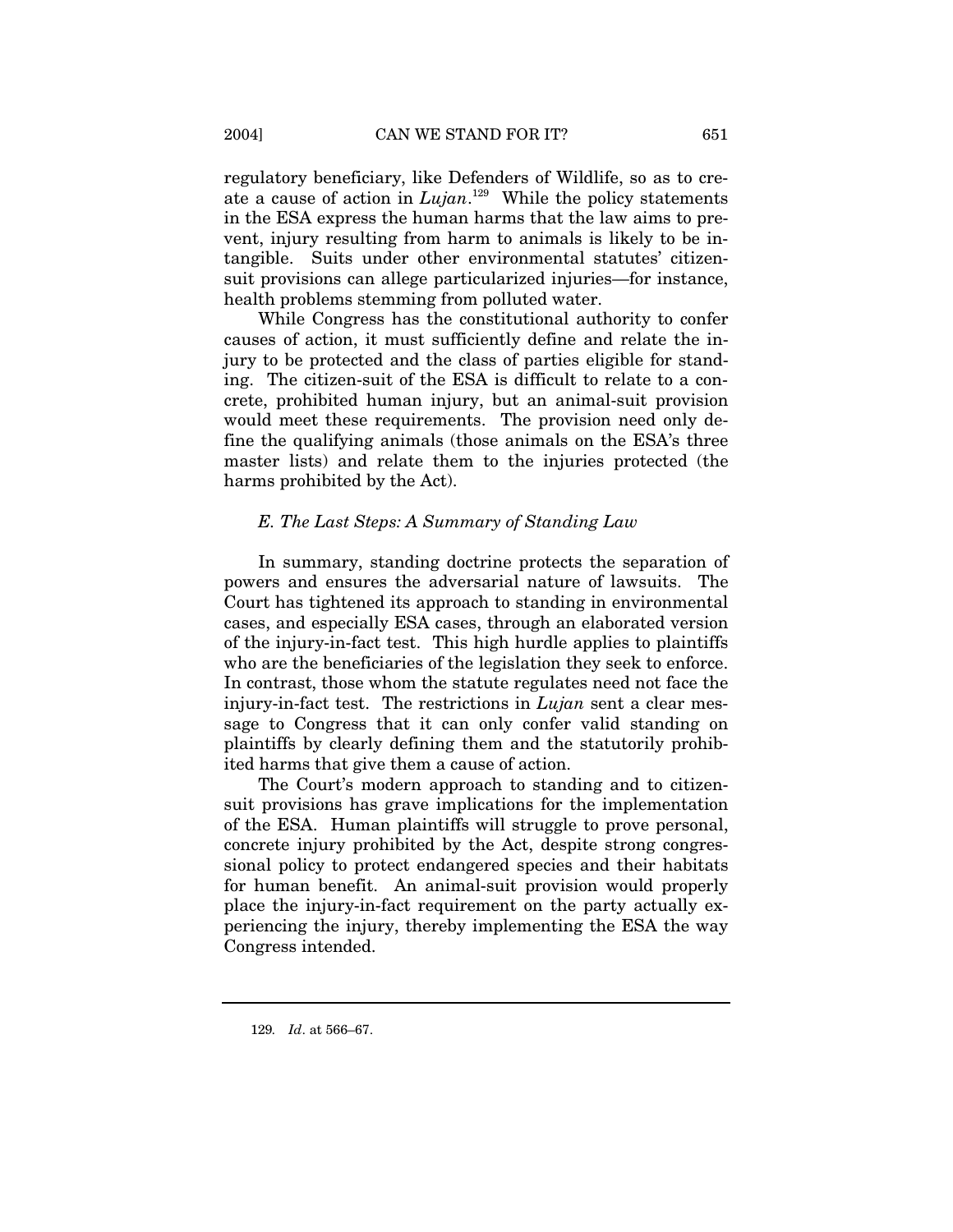#### III. STANDING IN THE SHOES OF ANOTHER: RULE 17(C)

If Congress enacted an animal-suit provision in the ESA, and the Court accepted an animal plaintiff suing under such a provision, some mechanism must be found to represent the interests of the animal plaintiff in court. This part shows that the Rule 17(c) of the Federal Rules of Civil Procedure provides such a mechanism by providing for the representation of parties who, for one reason or another, cannot speak for themselves. One obstacle to the use of Rule 17(c) in animal suit cases immediately presents itself: the expectation that those entitled to representation must be "persons."130 Animals do not fit the traditional understanding of personhood. However, as explained below, the personhood problem should not pose an insurmountable obstacle to use of Rule 17(c) to bring suits under an animal-suit provision in the ESA.

### *A. Standing In For Animals: Next Friends*

Rule 17(c) provides for several kinds of representatives for incompetent or incapacitated persons: general guardians, committees, conservators, guardians ad litem, and next friends.131 With the exception of next friends, these representatives must be appointed, either by the principal or the court. Thus, these forms of representation require that the principal has the capacity to make such appointments or that the court takes the time to do so. Also, appointments like these potentially put disinterested attorneys in the representative's seat simply because they happen to be available.

On the other hand, the next friend is a self-nominated representative. Black's Law Dictionary defines a next friend as

<sup>130.</sup> Citizens to End Animal Suffering & Exploitation, Inc. v. New England Aquarium, 836 F. Supp. 45, 49 (D. Mass. 1993).

<sup>131.</sup> The entire text of FED. R. CIV. P. 17(c):

Whenever an infant or incompetent person has a representative, such as a general guardian, committee, conservator, or other like fiduciary, the representative may sue or defend on behalf of the infant or incompetent person. An infant or incompetent person who does not have a duly appointed representative may sue by a next friend or by a guardian ad litem. The court shall appoint a guardian ad litem for an infant or incompetent person not otherwise represented in an action or shall make such other order as it deems proper for the protection of the infant or incompetent person.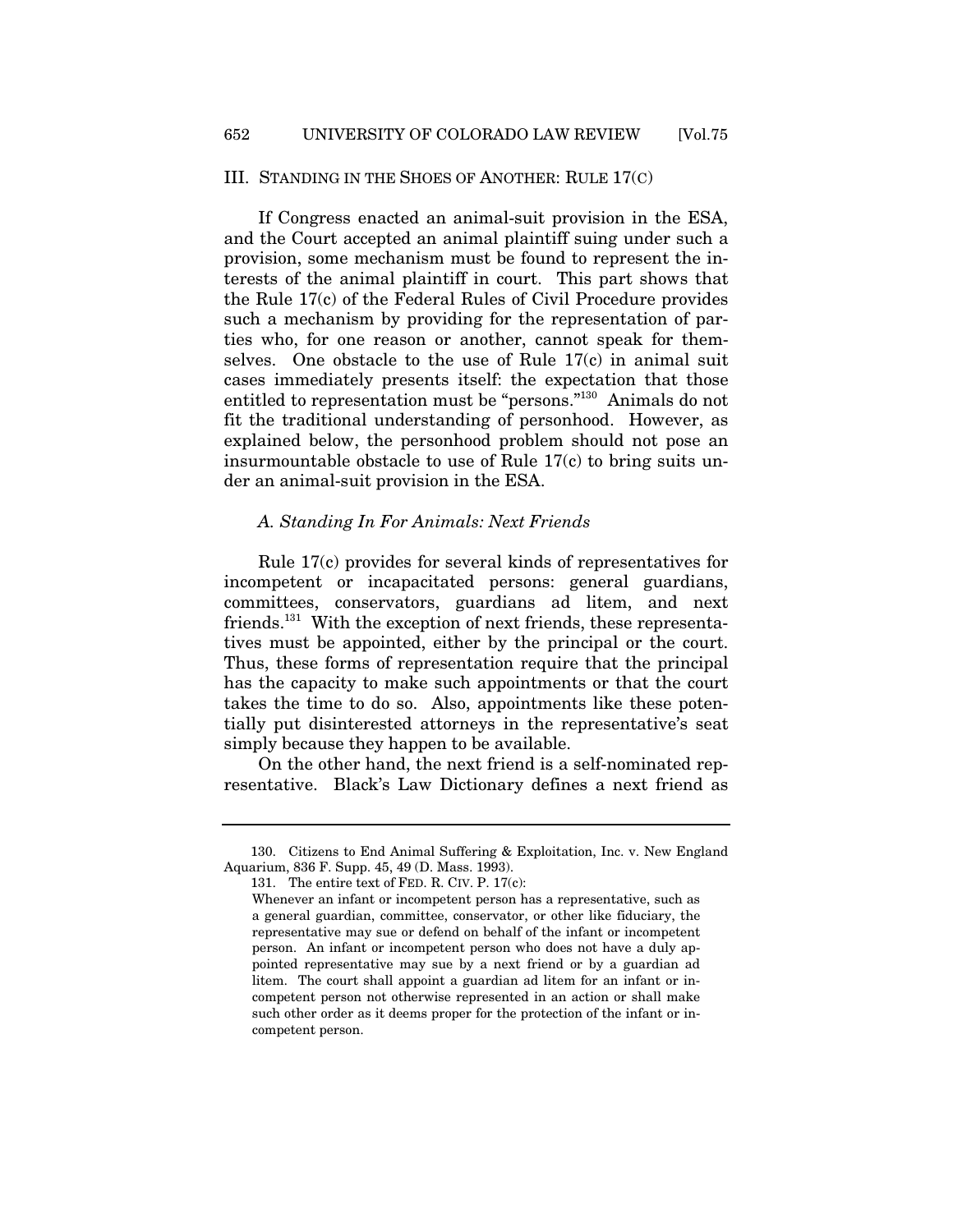one who is, "without being [a] regularly appointed guardian. . .[and] not a party to an action, . . . appearing to look after the interests of the [entity] he represents."132 Thus, the next friend can be a self-nominated third party, deeply interested in the plaintiff's case, who the court need not expend its resources to find or appoint. The Supreme Court clearly delineated the requirements for next friend standing in *Whitmore v. Arkan* $sas:$ <sup>133</sup> 1) "an adequate explanation – such as inaccessibility, mental incompetence, or other disability – why the real party in interest cannot appear on his own behalf,"134 and 2) "the next friend must be truly dedicated to the best interests of the person on whose behalf he seeks to litigate."135 In addition, the Court held that the "burden is on the next friend clearly to establish the propriety of his status and thereby justify the jurisdiction of the court."<sup>136</sup> The Court's requirements aim to bar from court "'intruders or uninvited meddlers' . . . [, or] the litigant asserting only a generalized interest  $\dots$ ."<sup>137</sup>

Next friend representation is an important mechanism for the representation of plaintiffs without the capacity to appoint guardians. The qualifications of a self-nominated next friend must be carefully defined, both to protect the real party in interest from unauthorized and undesired representation, and to protect the adjudicative process from inappropriate litigants circumventing the standing requirements of the Constitution. As shown in Part IV below, the next friend is a workable mechanism by which qualified animal plaintiffs could bring their cases to court. However, before that is possible, Congress must face the issue of "personhood."

### *B. Walking a Tightrope: Persons and Non-Persons*

When the endangered Hawaiian Crow filed a lawsuit

<sup>132.</sup> BLACK'S LAW DICTIONARY, *supra* note 64, at 1043.

<sup>133. 495</sup> U.S. 149 (1990).

<sup>134</sup>*. Id*. at 163 (citing Wilson v. Lane, 870 F.2d 1250, 1253 (7th Cir. 1989); Smith *ex rel.* Mo. Public Defender Comm'n v. Armontrout, 812 F.2d 1050, 1053, (8th Cir. 1987); Weber v. Garza, 570 F.2d 511, 513–14 (5th Cir. 1978)).

<sup>135</sup>*. Id*. (citing to Morris v. United States, 399 F. Supp. 720, 722 (E.D. Va. 1975)).

<sup>136</sup>*. Id*. at 164 (citing *Armontrout*, 812 F.2d at 1053; Groseclose *ex rel.* Harries v. Dutton, 594 F. Supp. 949, 952 (M.D. Tenn. 1984)).

<sup>137</sup>*. Id*. (quoting United States *ex rel.* Bryant v. Houston, 273 F. 915, 916 (2nd Cir. 1921)).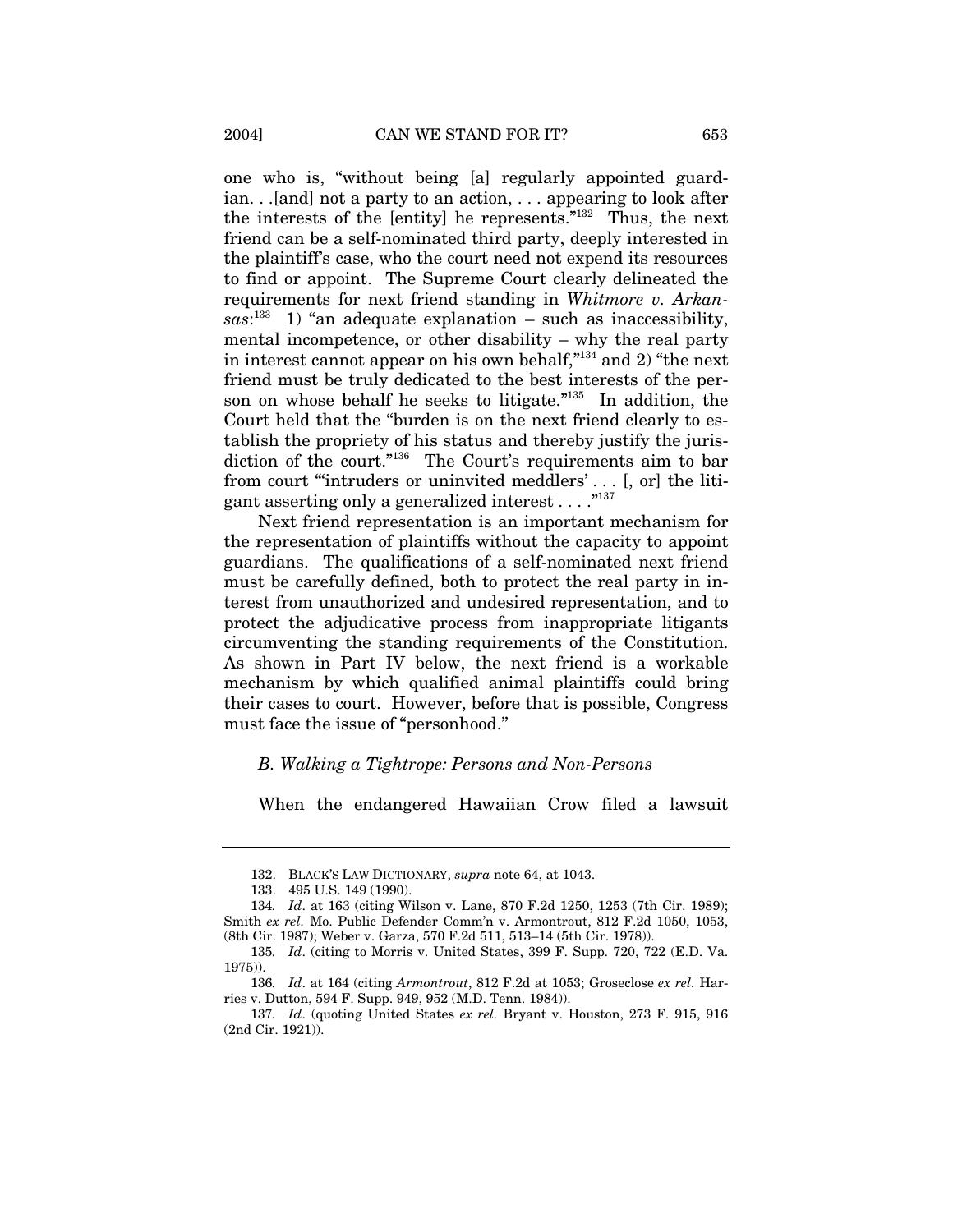through a human next friend to enforce the ESA, the District Court of Hawaii found that the crow could not be represented by a next friend under Rule 17(c) because it was not a "person," which the court interpreted to mean a human.<sup>138</sup> Rule  $17(c)$ does refer to "incompetent persons," and the relevant dictionary meaning of "person" is, "[i]n general usage, a human being . . . though *by statute* [the] term may include labor organizations, partnerships, associations, corporations . . . . "<sup>139</sup>

However, the issue of personhood need not foreclose the possibility of an animal-suit provision and the representation of animals under Rule 17(c). Black's Law Dictionary acknowledges that statutes can define "person" to include entities that are not human. Indeed, many non-human entities are regularly represented by human proxies. $140$  While many of these entities are associations of humans—corporations, municipalities, and the like—this need not always be the case. Sea-going ships have been qualified as legal persons. $141$  At a time when African slaves were not considered legal persons, they were often allowed access to court through white representatives.<sup>142</sup> In fact, the Cases and Controversies clause of the Constitution does not mention the term "person."143 It should not be terribly surprising that the legal concept of personhood has proven to be flexible and not necessarily coextensive with the phrase "human being."

As Steven Wise noted, objections to defining animals as persons run much deeper than linguistic or legal technicalities. Even if animals may technically be defined as persons for specific purposes by statute, an animal-suit provision faces the physical, economic, political, religious, historical, legal, and psychological problems associated with expanding the legal status of animals.<sup>144</sup> The psychological problem can be especially acute in regards to the distinctions between humans and animals, and any implications of equality of status can be deeply troubling.<sup>145</sup> Ultimately, however, our legal system al-

<sup>138.</sup> Hawaiian Crow ('Alala) v. Lujan, 906 F. Supp. 549, 551–52 (D. Haw. 1991).

<sup>139.</sup> BLACK'S LAW DICTIONARY, *supra* note 64, at 1142 (emphasis added).

<sup>140</sup>*. See* Sunstein, *Standing for Animals*, *supra* note 19, at 1361.

<sup>141</sup>*. Id*.

<sup>142</sup>*. Id*.

<sup>143.</sup> U.S. CONST. art. III, § 2.

<sup>144</sup>*. See* WISE*, supra* note 21.

<sup>145</sup>*. See, e.g.,* Schmahmann & Polacheck, *supra* note 20, at 780 ("The analy-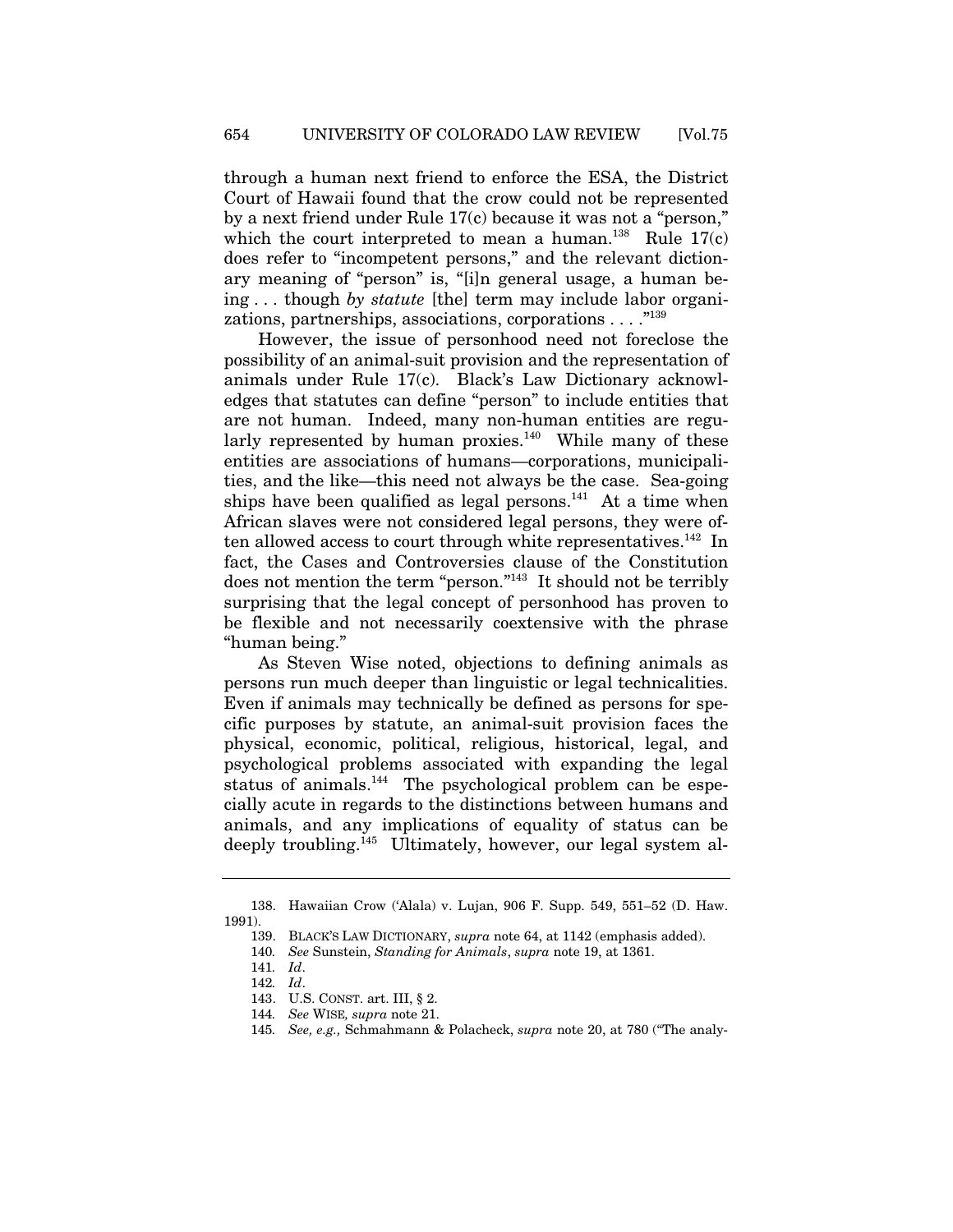lows for statutory expansion of the term "person," and the Constitution does not limit the judicial power to cases involving human beings, so it is within Congress's power to define animals as incompetent persons in an animal-suit amendment to the ESA.

# IV: STANDING ON THEIR OWN: AN ANIMAL-SUIT PROVISION

The Court's modern injury-in-fact test severely limits plaintiffs' access to courts to enforce the ESA. Indeed, the ESA citizen-suit provision is more problematic than similar provisions in other environmental statutes because the nature of any human injury is especially difficult to define. This frustrates both congressional aims expressed in the ESA—citizen participation and the protection of endangered species. The enactment of an animal-suit provision would effectively resolve these issues. This part shows that an animal-suit provision would be consistent with the intent and purposes of the ESA, is within Congress's authority to provide a basis on which to meet the Court's standing requirements, and would pose no threat to the separation of powers. Finally, this part shows that next friend representation under Rule 17(c) can neatly implement such a provision, especially if next friends are carefully selected in a manner similar to that suggested here.

# *A. An Animal-Suit Provision Builds a Walk-Way to the ESA's Protections*

As discussed in Part I.A. above, Congress made strong statements of purpose in enacting the ESA. Concern for environmental protection was high in the early 1970s, and the ESA aimed to provide cohesive, federal regulation to prevent the tide of extinctions and to meet international agreements.<sup>146</sup> Because previous endangered species legislation had proven ineffective, Congress determined that federal regulation was necessary to "expand[] the practical effect of the program to the spirit of the original legislation."<sup>147</sup> The focus of the Act was

sis that equates animal rights with the rights of [humans] is as inappropriate as the equation is distasteful  $\dots$ .").

<sup>146.</sup> S. REP. NO. 93-307, at 2 (1973), *reprinted in* 1973 U.S.C.C.A.N. 2989, 2990.

<sup>147</sup>*. Id*. at 3, *reprinted* at 1973 U.S.C.C.A.N. 2989, 2991.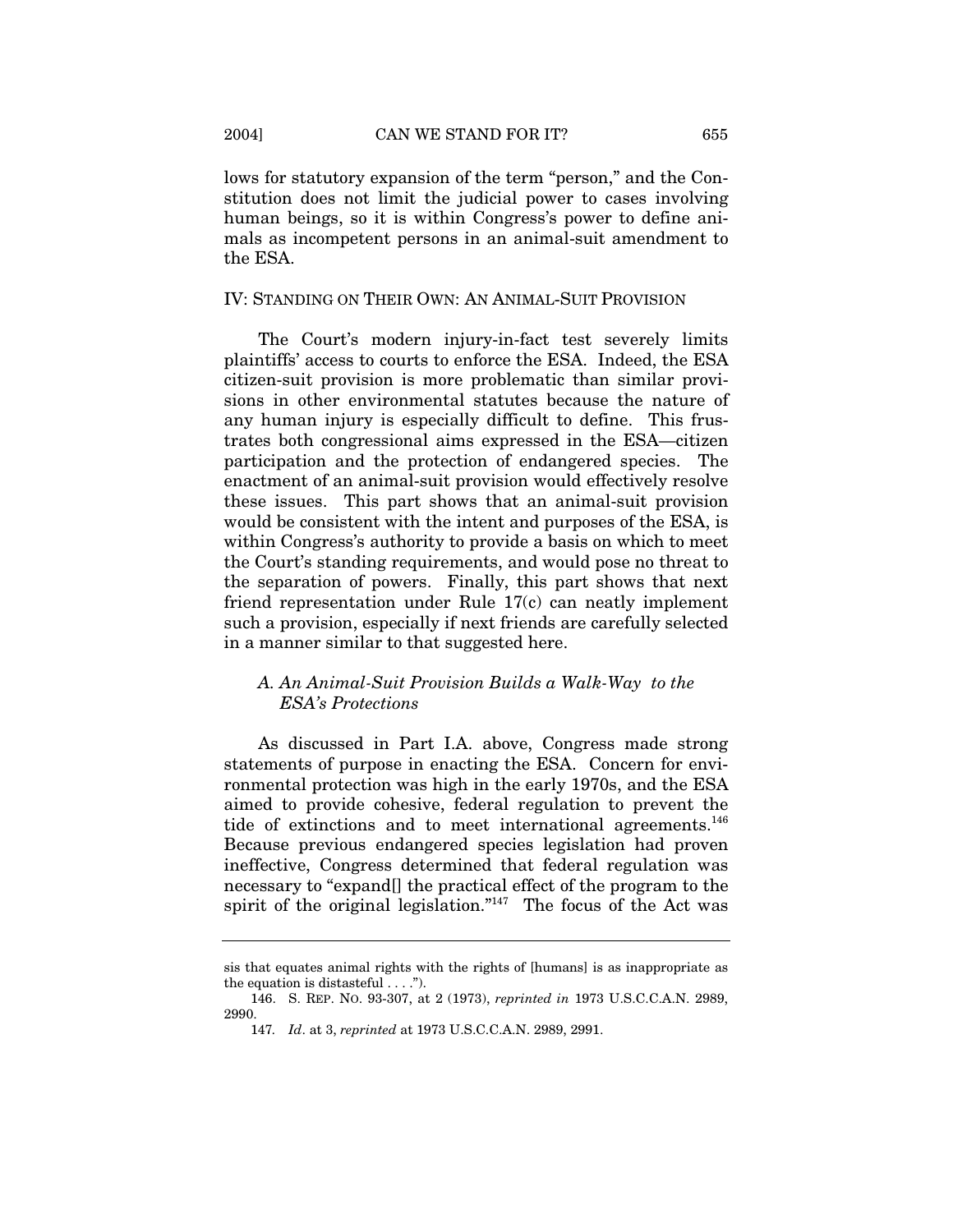the "conservation, protection and propagation of endangered species."<sup>148</sup>

Unlike the earlier Courts' views on injury-in-fact in *Morton*  and *SCRAP*, the modern Court does not consider injury to the environment or to protected animals a basis for cognizable injury to human beings unless some clear, concrete, particularized link can be shown between the harm done and the human plaintiff. This link is very difficult to prove in the case of endangered animals. Therefore, the ESA citizen-suit provision is not as effective as Congress may have expected it to be.

An animal-suit provision appropriately links the focus of the ESA (protection of animals from harm) to the plaintiff before the court (the animal experiencing the harm). The ESA declares that the preservation of species is "of value and a matter of concern to the United States."149 A simple, legal, and logical way to accomplish that preservation is to establish legal enforcement rights in the protected parties themselves.

# *B. An Animal-Suit Provision Gives Animals a Place to Stand*

A qualified animal suing to protect its interests under the ESA should meet all of the constitutional and prudential requirements for standing without implicating the dangers of judicial over-reaching. Professor Sunstein has concluded that nothing in the Constitution prevents Congress from granting standing to animals.<sup>150</sup> This section outlines in detail how and why an animal-suit provision would grant a valid cause of action and a legitimate basis for constitutional and prudential standing for an animal plaintiff. As discussed in Part II, a crucial principle underlying the doctrine of standing as applied by the current Court is protection of the separation of powers.<sup>151</sup> The Court is not meant to adjudicate political questions.<sup>152</sup> Congress is empowered to confer causes of action on new

<sup>148</sup>*. Id*. at 1, *reprinted* at 1973 U.S.C.C.A.N. 2989, 2989.

<sup>149</sup>*. Id*. at 6, *reprinted* at 1973 U.S.C.C.A.N. 2989, 2994.

<sup>150.</sup> Sunstein, *Standing for Animals*, *supra* note 19, at 1361.

<sup>151</sup>*. Supra* Part II.B.1.

<sup>152</sup>*. See* NOWAK & ROTUNDA, *supra* note 59, at 121 ("The political question doctrine . . . is [a] misnomer. It should more properly be called the doctrine of nonjusticiability, that is, a holding that the subject matter is inappropriate for judicial consideration.").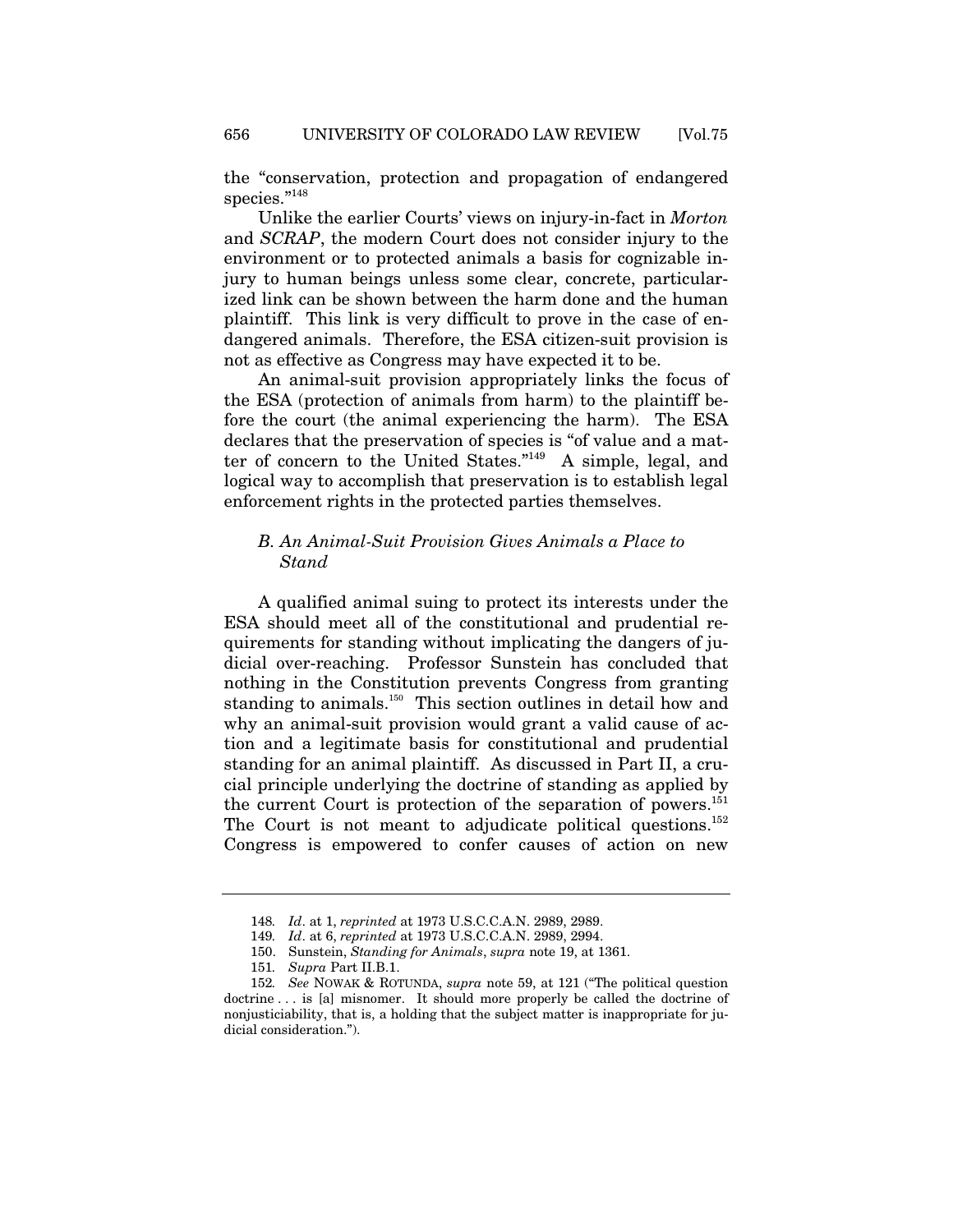classes of plaintiffs, but must recognize the limitations imposed by the separation of powers and the reasoning in *Lujan*. <sup>153</sup> Sub-section 1 below argues that Congress can satisfy these limitations with an animal-suit provision in the ESA. Subsection 2 below argues that an animal suing under an animalsuit provision would satisfy both the constitutional and the prudential tests for standing. Finally, Sub-section 3 briefly discusses the relationship between standing and causes of action. This sub-section argues that the case for constitutional standing for animals here is necessarily limited to a cause of action created in an animal-suit provision, and in no way endangers the integrity of the legal system or the general legal relationship between animals and humans.

## 1. Congress Has the Power to Enact an Animal-Suit Provision

"Congress has the power to . . . articulate chains of causation that will give rise to a case or controversy where none existed before  $\dots$ ."<sup>154</sup> The first important limitation on this power is that Congress must clearly define the injury to be protected.155 The whole scheme of the ESA clearly protects the bodily integrity and habitat of endangered species, so an animal-suit provision need only reference the statutory protections in the Act to define the injuries to be protected. Secondly, Congress must adequately link the defined injuries to the class of plaintiffs now empowered to sue.<sup>156</sup> This necessary link can be made clear in an animal-suit provision by stating that the agencies' endangered, threatened, and warranted but precluded lists define the animals empowered to sue, and that the protected interests are the injuries prohibited by the ESA. The Act clearly protects these species and their habitats from defined injuries. If the animal-suit provision carefully connects this well-defined subset of animals to the well-defined protections of the statute, then it would provide a valid cause of action.

<sup>153</sup>*. Supra* Part II.C.

<sup>154.</sup> Lujan v. Defenders of Wildlife, 504 U.S. 555, 580 (1992).

<sup>155</sup>*. Id.*

<sup>156</sup>*. Id*.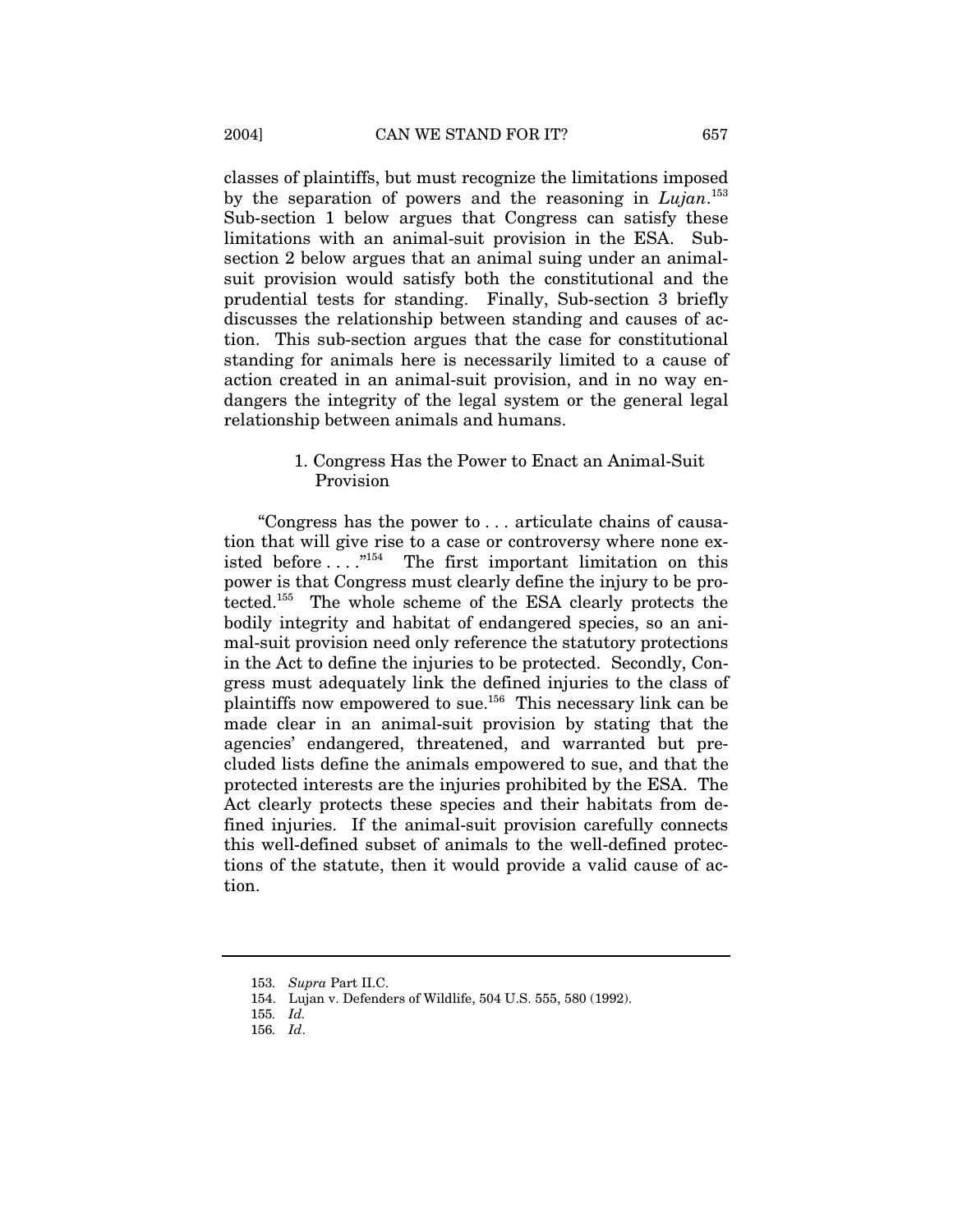# 2. An Animal Plaintiff Will Meet the Standing Requirements

The next question is whether an animal suing under its ESA cause of action meets the Court's standing tests. The more important of these is the constitutional test, the first prong of which is the injury-in-fact requirement. Because animals suing to enforce the ESA's protections would be beneficiaries of the statute, they must meet *Lujan*'s stringent injuryin-fact test.157 At this juncture, where Thomas Rider and the plaintiffs in *Lujan* failed to show their own particularized, concrete, imminent injuries, the animal plaintiff can succeed. As discussed above, the animal plaintiff, either the population or the individual, is the party directly incurring the injury from the prohibited conduct. A properly conceived action will allege imminent, concrete, particularized, actual harm to the population, the individual, or both. This is the elegance of the animalsuit provision—it directly empowers the entity that bears the injury.

The next two prongs of the constitutional standing test would be easily met in a proper suit. The threatened injury must be causally linked to the defendant's actions, and a court order must be able to redress the injury.<sup>158</sup> If the suit is properly conceived and the animal plaintiff has achieved standing under the analysis described above, the plaintiff should not have difficulty showing the necessary causal relationship and redressability.

If an animal plaintiff is deemed to have constitutional standing, the Court may still apply prudential tests and decline jurisdiction if it is not satisfied.<sup>159</sup> The first of the prudential considerations is the "zone-of-interests" test.160 There can be little argument that injuries, defined in the ESA, which threaten animals listed under ESA implementing regulations, fall into the zone of interests that the statute was designed to protect. One need only glance at the legislative history and statements of purpose for the Act to see that it was designed to protect identified animals from particular kinds of injuries.<sup>161</sup>

<sup>157.</sup> Lujan v. Defenders of Wildlife, 504 U.S. 555, 560–61 (1992).

<sup>158</sup>*. Id*.

<sup>159</sup>*. Supra* text accompanying notes 70–76.

<sup>160</sup>*. Supra* text accompanying notes 71–73.

<sup>161</sup>*. See supra* Part I.A.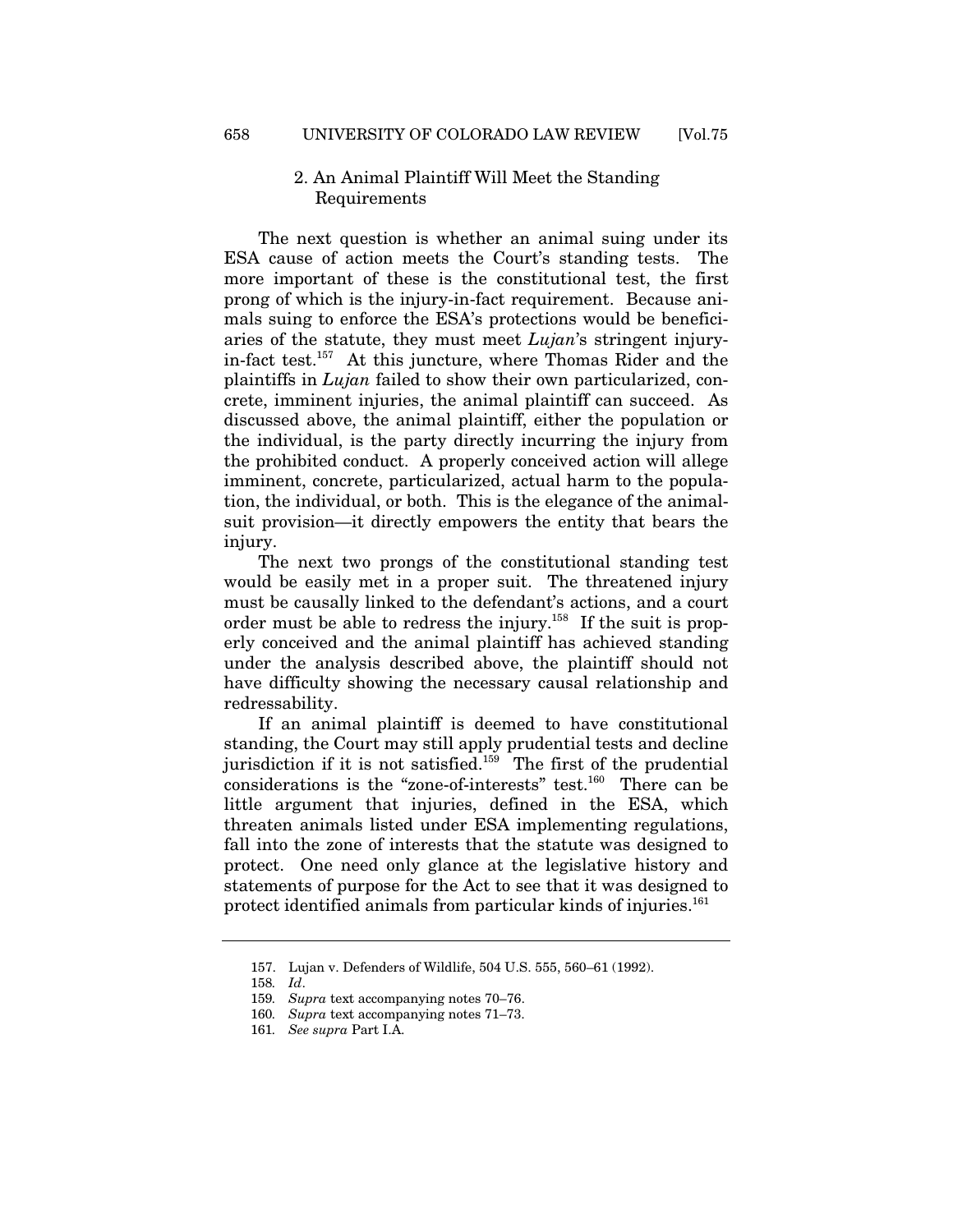The more interesting of the prudential considerations in this context is the particularized, non-majoritarian injury requirement.162 This inquiry is closely related to the injury-infact requirement and could be foreclosed by the outcome of that analysis, but it is worth briefly discussing whether animal plaintiffs suing to enforce the ESA might be asserting majoritarian interests.

It is difficult to define majoritarian interests in the context of animal plaintiffs. As used by Justice Scalia in his standing article, the term "majoritarian" clearly relates to the interests of the political majority, which courts must not address lest they compromise the separation of powers.<sup>163</sup>

The interests of the political majority are identifiable as the interests of a subset of a larger, well-defined group. This larger group is defined politically through citizenship, and it can be said that its members consent to their membership and receive corresponding rights and obligations.<sup>164</sup> Our representative government theoretically derives its powers from the will of the people, expressed through their elected representatives.165 Thus, Congress acts in accordance with the voice of the majority of the people, and the courts attend to the voice of the minority.

Animals do not fit into this scheme. They are not grouped politically, but rather biologically and geographically. They consent neither to membership in a group, nor to any form of political power. An animal-suit provision enacted by Congress would endow them with very limited legal rights addressable in court, but would not grant them the full panoply of rights attendant to citizenship and would not impose on them the corresponding obligations. Governmental power does not and could not flow from the voice of animals, so the concept of political majorities and minorities within their ranks is meaningless.

<sup>162</sup>*. See supra* text accompanying notes 71–73.

<sup>163.</sup> Scalia, *supra* note 67, at 896 (arguing that courts should not accept congressional designation of "a 'minority group' so broad that it embraces virtually the entire population," because the interests of a group so broadly defined are to be protected by "the democratic process, if it works at all . . .").

<sup>164.</sup> A. John Simmons, *Consent, Free Choice and Democratic Government*, 18 GA. L. REV. 791, 791 (1989) ("[The consent theory of governmental authority] continues to be widely and uncritically accepted today by citizens . . . .").

<sup>165</sup>*. Id*. ("The American Declaration of Independence asserts . . . that only the consent of the subjects themselves can morally legitimate . . . government[] . . . exercise [of control]. . . .").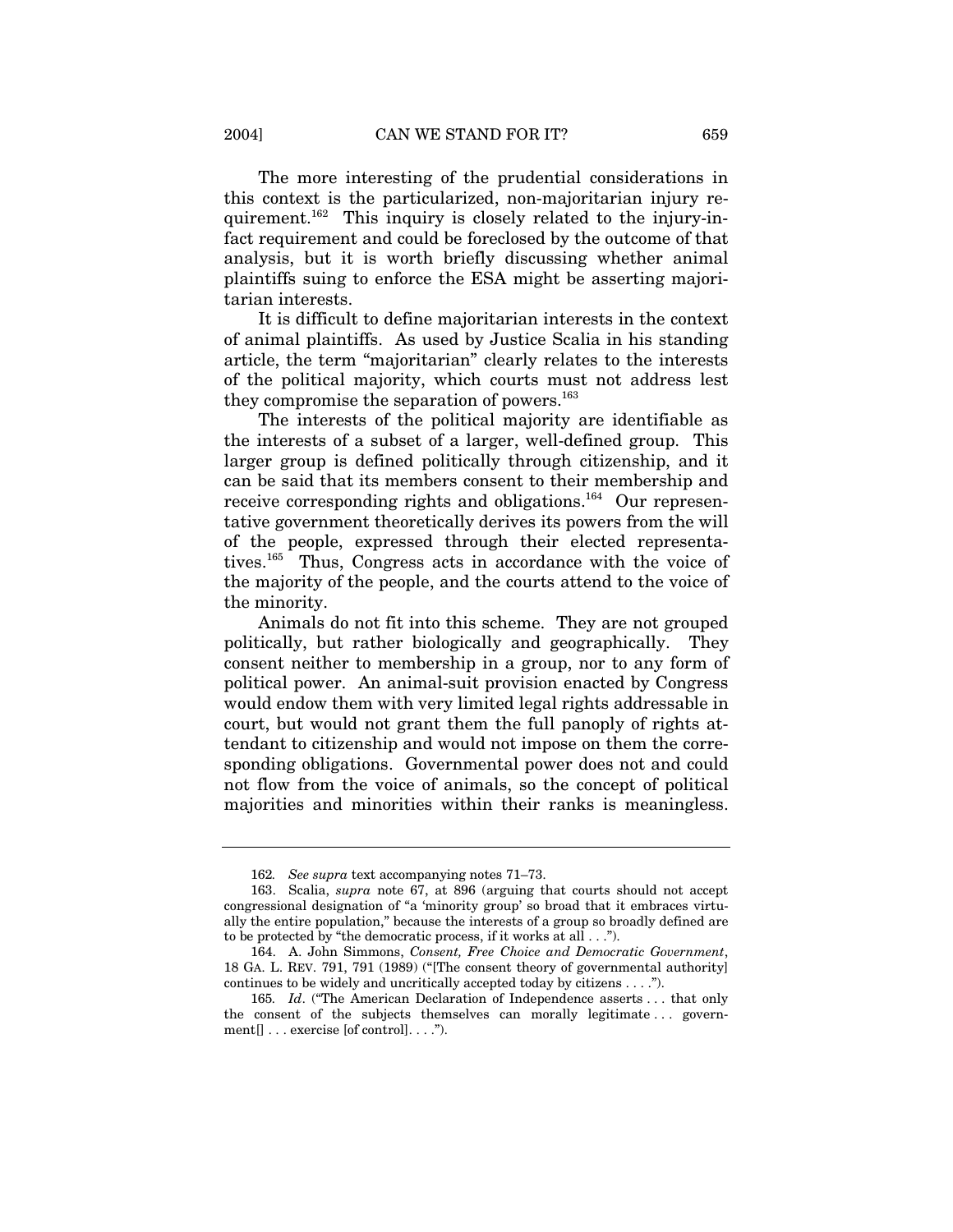Therefore, technically, it would do no insult to the separation of powers for a court to hear a case brought by an individual animal and alleging injury to every animal on Earth. The notion of "majoritarian" interest would have no force because, in the context of animal suits, there is no threat to the separation of powers that would be otherwise posed by hearing such broad interests in court.

This theoretical case need never be tested, however, because no animal plaintiff need represent any group as amorphous as "every animal on Earth." The ESA protects only certain, identified species in two general situations: when "any person subject to the jurisdiction of the United States" threatens an individual endangered animal with one of a number of harms,<sup>166</sup> and when federal action threatens a population or its habitat.<sup>167</sup> Animals bringing suit in the first instance, such as Thomas Rider's elephants, would easily show particularized, individual injury prohibited by the Act.

In the second case, where an animal plaintiff challenges an agency action that threatens a whole population, the plaintiff may be the entire population, or an individual member of the population. Either of these plaintiffs should meet the prudential standing test. An individual member of the population could have standing because any action that would threaten the group must entail the kinds of injuries prohibited by the Act—harming, wounding, killing, etc.<sup>168</sup> Thus, the individual animal can sue to avoid its individual injury by enjoining the threatening action, thereby coincidentally protecting the whole population. The whole population as plaintiff should also have standing because the ESA specifically prohibits damage to populations169 and the injury alleged would be specific to that particular, protected population. Therefore, animal plaintiffs, populations or individuals, should meet the relevant prudential tests for standing.

<sup>166. 16</sup> U.S.C. § 1538(a) (2003).

<sup>167. § 1536(</sup>a)(2).

<sup>168. §§ 1538(</sup>a)(1)(B), 1532(19).

<sup>169.</sup>  $§$  1536(a)(2) (requiring consultation whenever a federal action threatens the "continued existence of any endangered species or threatened species").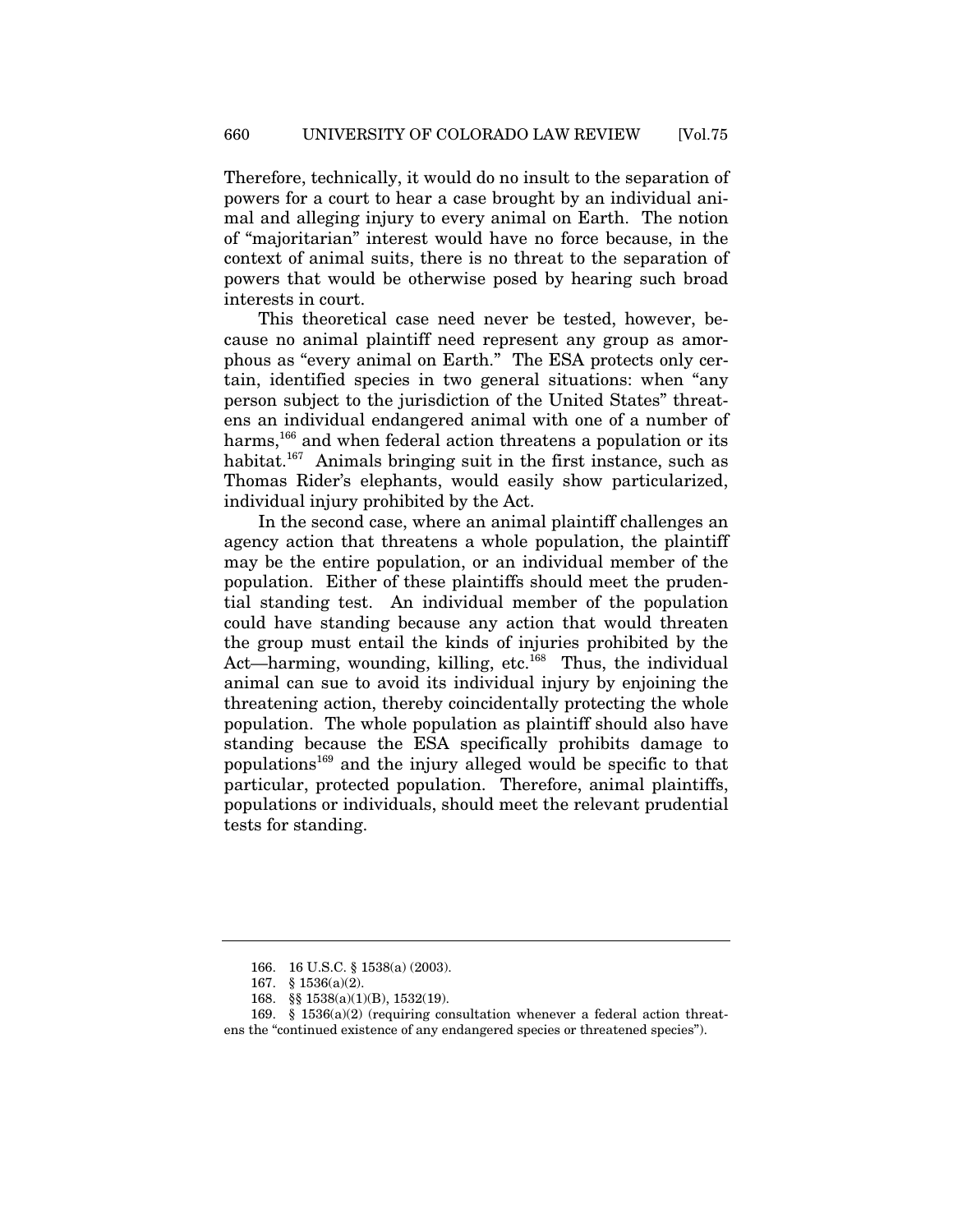# 3. An Animal-Suit Provision Will Not Threaten the Legal System

Before proceeding to the next section, it is important to briefly consider the implications of the prudential and constitutional standing for animals demonstrated here to show that this argument poses no threat to the legal status of humans or the administration of justice. The prudential tests for standing look to the legally protected interests of plaintiffs and their statutory causes of action.<sup>170</sup> A plaintiff's satisfaction of this requirement is transitory: Congress can expand or restrict the zone of interests protected by statute, thereby controlling the plaintiff's standing under the prudential inquiry.<sup>171</sup> Thus, an animal-suit provision can confer prudential standing where it did not exist before, and its subsequent repeal can destroy it.

However, Congress cannot affect the constitutional aspect of standing.<sup>172</sup> A plaintiff who suffers a sufficiently concrete and particularized injury will have standing to challenge that injury, regardless of any acts of Congress.<sup>173</sup> Thus, animal plaintiffs whose injuries satisfy the constitutional standing test arguably have standing to sue regardless of any act of Congress, and may then sue under any applicable theory of law, beyond the  $ESA$ <sup>174</sup> They could theoretically have constitutional standing to sue individuals or agencies with tort claims, for instance.<sup>175</sup> This picture is problematic because animals armed with unlimited standing to sue would raise a host of thorny issues.<sup>176</sup>

This is not the end of the story, however. Plaintiffs may have constitutional standing, but without a recognizable cause of action to support their requests for judicial relief, courts will dismiss their claims.<sup>177</sup> While it may be true theoretically that

<sup>170</sup>*. Supra*, Part II.A.

<sup>171.</sup> Scalia, *supra* note 67, at 885.

<sup>172.</sup> NOWAK & ROTUNDA, *supra* note 59, at 89 ("When Congress has acted, the requirements of Article III remain: 'the plaintiff still must allege a distinct and palpable injury to himself  $\dots$ ."). Thus, the constitutional injury-in-fact requirement is independent of congressional acts.

<sup>173.</sup> Interview with John C. Yoo, Professor of Law, University of California at Berkeley, in Boulder, Colo. (Jan. 30, 2004).

<sup>174</sup>*. Id*.

<sup>175</sup>*. Id*.

<sup>176</sup>*. See supra* text accompanying notes 20–25.

<sup>177.</sup> STEPHEN C. YEAZELL, CIVIL PROCEDURE 409 (5th Ed. 2000) (the plaintiff does not have to specifically identify a legal theory that he or she is pursuing,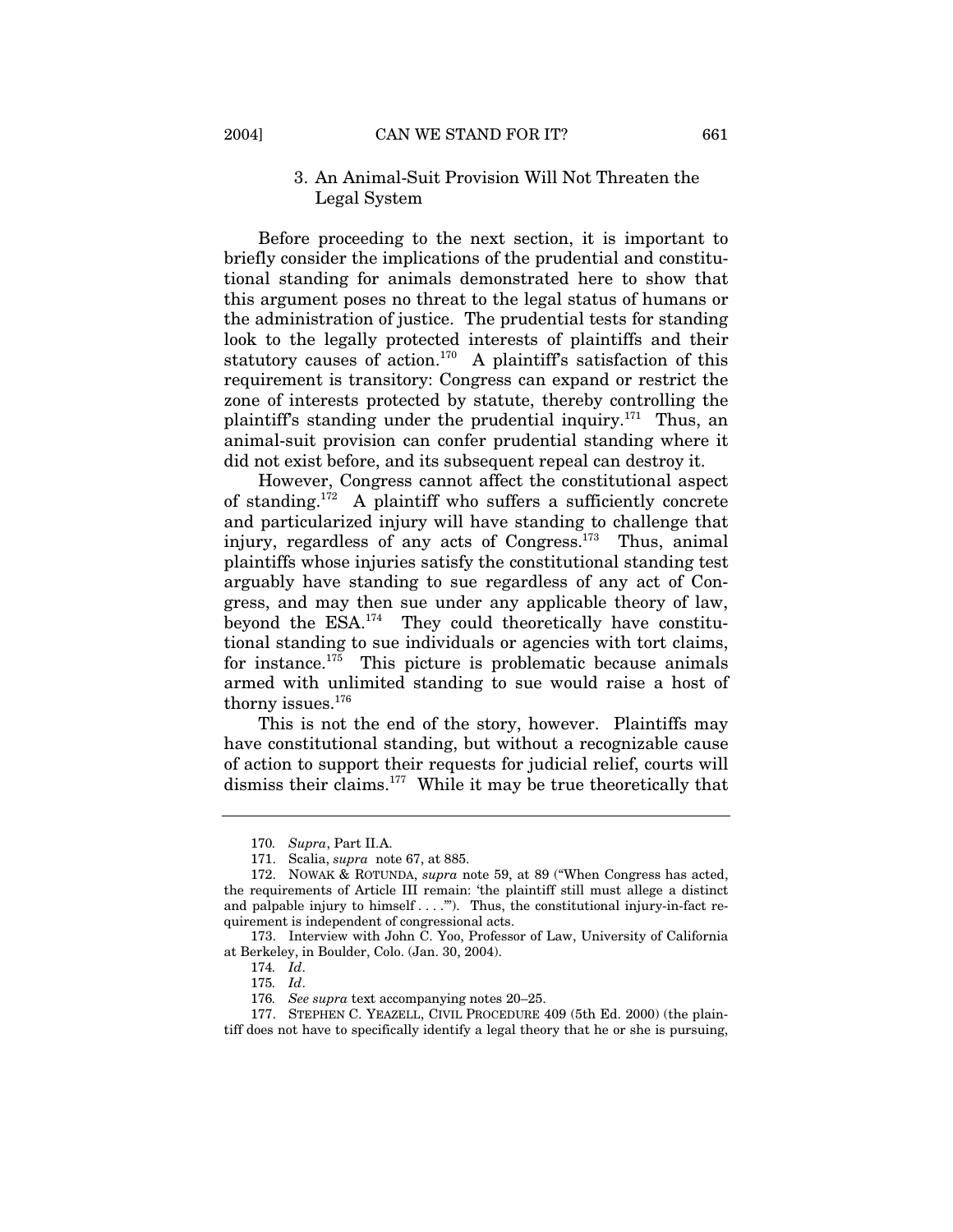animals with constitutional standing to sue could avail themselves of all kinds of legal theories and sue all kinds of defendants for their injuries, they do not have any causes of action except those expressly granted to them. Animals are legally defined as property and therefore currently have no cause of action to protect any kind of legal interest.<sup>178</sup> An animal-suit provision would provide one narrowly-defined cause of action available to a narrowly-defined set of animals and would not create an unworkable new regime with animals suing all manner of defendants for all manner of injuries. The constitutional standing animals might achieve for the purposes of an ESA animal-suit case would be necessarily limited by the narrow cause of action created by that provision.

# *C. Next Friends Can Stand Alongside Animals*

Rule 17(c) provides for "infants or incompetent persons" to sue through a "representative  $\ldots$  [or a] 'next friend."<sup>179</sup> While next friend representation would be effective in animal cases, human attempts to represent animals under Rule 17(c) have been rejected because courts found that animals were not "persons" for the purposes of the rule.<sup>180</sup>

The personhood issue illustrates that Congress would need to make significant political headway against Wise's seven obstacles, particularly the psychological problem if it were to enact an animal-suit.<sup>181</sup> If these issues can be resolved, or at least sufficiently addressed, then Congress can simply foreclose the difficult personhood question by expressly providing in the amendment that, for the limited purposes of the ESA and its animal-suit provision, defined animals will be qualified to enjoy the mechanisms provided by Rule 17(c).

As noted above, the Supreme Court clearly delineated the requirements for next friend standing.182 First, there must be an adequate explanation why the principal party cannot repre-

but "[a] complaint can fail because the facts do not bring to mind any body of law applicable to the facts that would entitle the plaintiff to recover.").

<sup>178.</sup> GARY FRANCIONE, ANIMALS, PROPERTY AND THE LAW 4 (1995).

<sup>179</sup>*. See supra* note 131.

<sup>180.</sup> Citizens to End Animal Suffering & Exploitation, Inc. v. New England Aquarium, 836 F. Supp. 45, 49 (D. Mass. 1993); Hawaiian Crow ('Alala) v. Lujan, 906 F. Supp. 549, 552 (D. Haw. 1991).

<sup>181</sup>*. See supra* text accompanying note 17.

<sup>182</sup>*. See supra* text accompanying notes 133–137.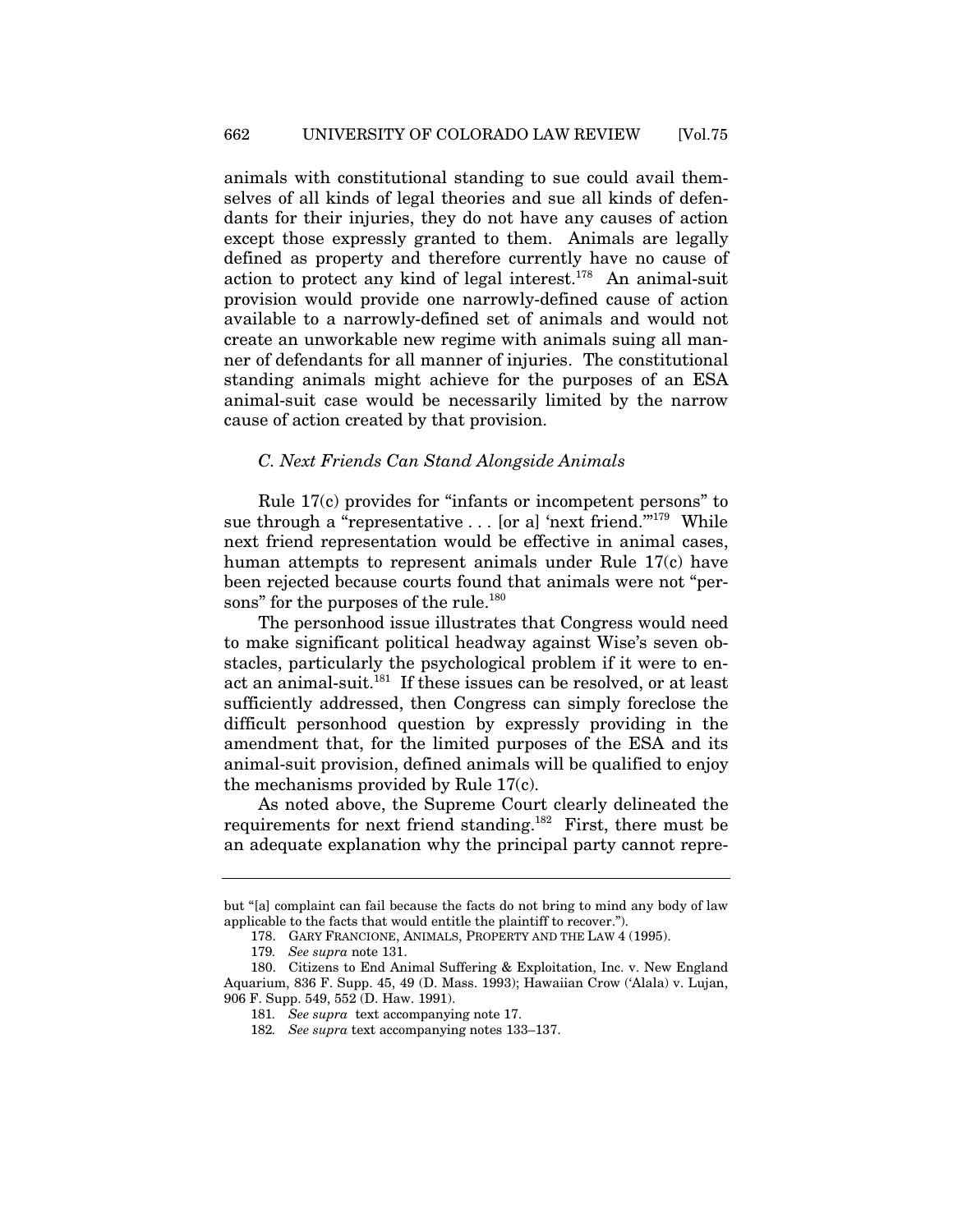sent himself, and second, the next friend must show that it is truly dedicated to the best interests of the principal.183 The first requirement is easily met in the case of humans seeking to represent animals. Animals' incompetence to sue is plain.

The second requirement can also be met if potential next friends are required to meet several criteria. In order to ensure that human plaintiffs before the court are "truly dedicated to the best interests of the person on whose behalf [they] seek[] to litigate,"184 Congress should enumerate criteria for next friend status in any animal suit provision. Appropriate next friends should have the legal and scientific expertise to appropriately and effectively represent the interests of animals. They should also have access to the resources needed to pursue litigation to its conclusion. Next friend organizations should be representative groups to guard against private, inappropriate agendas contrary to the best interest of the animals. The next friend device cannot be used to "circumvent the jurisdictional limits of Art. III simply by assuming the mantle."185 Therefore, the next friend should be required to show that it has a legitimate and demonstrated interest in animal and habitat protection. This would ensure the kind of personal stake and adversarial strength required in effective next friends.<sup>186</sup>

The best parties to meet the above criteria are established non-profit organizations that focus on the well-being of animals and habitats. Such organizations as the Defenders of Wildlife and the World Wildlife Fund would be best able to show the combination of legal and scientific expertise required to vigorously pursue the interests of animals. Many such organizations have attorneys and scientists on staff or have working partnerships with such experts.<sup>187</sup> Additionally, established organizations have well-developed budgets that allow them to carry on litigation at all levels.<sup>188</sup> Finally, groups that are es-

<sup>183</sup>*. Id*.

<sup>184.</sup> Whitmore v. Arkansas, 495 U.S. 149, 163 (1990).

<sup>185</sup>*. Id*. at 164.

<sup>186</sup>*. See supra* text accompanying notes 133–137.

<sup>187</sup>*. See, e.g.*, Defenders of Wildlife website, *at* www.defenders.org /about/about2.html (last visited Jan. 29, 2004) (describing partnership between scientists and attorneys); World Wildlife Fund website, WWF at a Glance, *at* http://www.worldwildlife.org/defaultsection.cfm?sectionid=15&newspaperid=15&c ontentid=500 (last visited Jan. 29, 2004) (also discussing scientists on staff).

<sup>188</sup>*. See, e.g.*, Defenders of Wildlife website, at www.defenders.org/ annualreport/finance.pdf (last visited Jan. 29, 2004) (providing the 2002 financial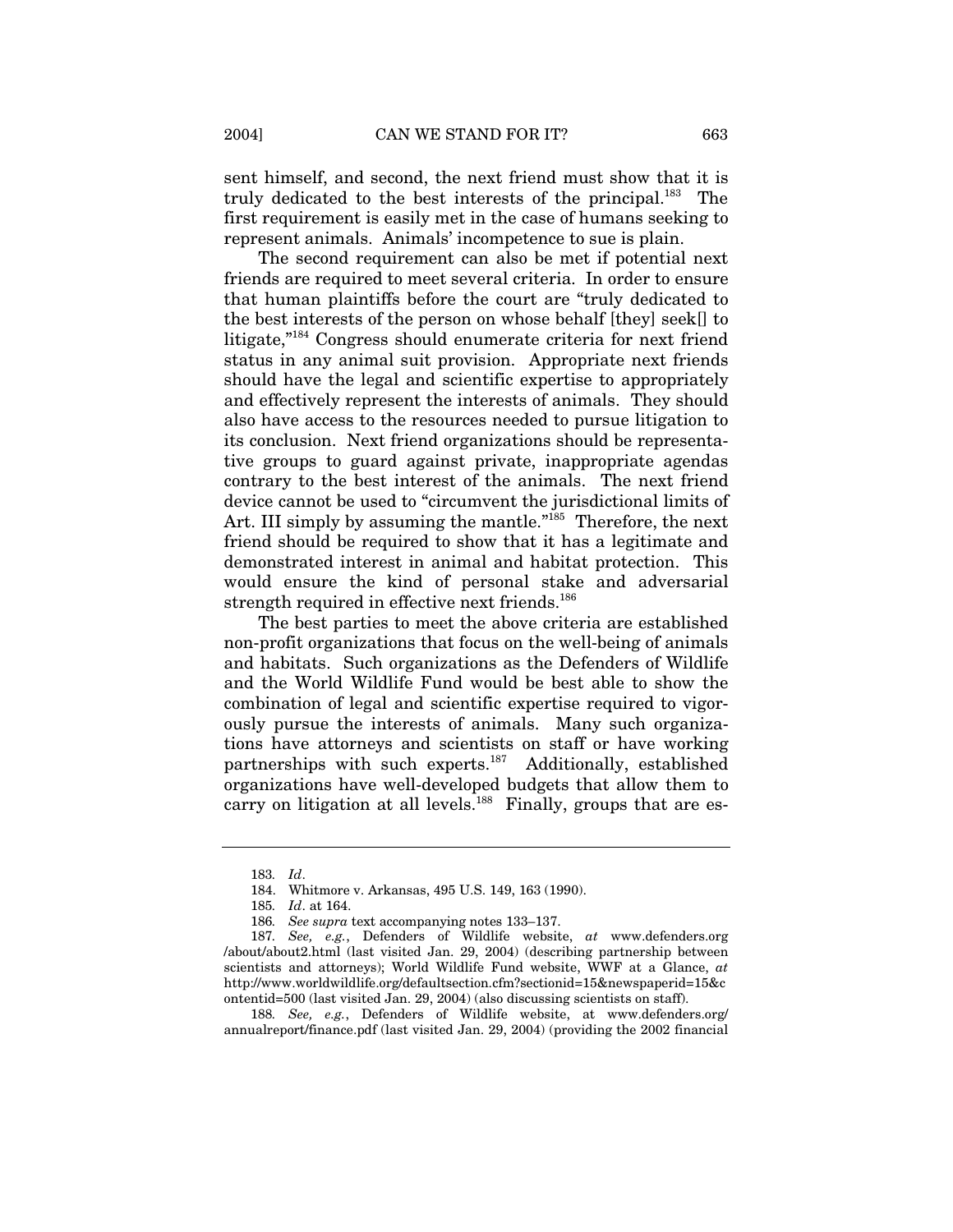tablished with a strong membership base are representative, adding legitimacy to their ends and means. $189$  Such groups should be deemed "truly dedicated" and competent to represent animals in ESA suits.

An animal-suit provision in the ESA would promote judicial efficiency. First, courts need not expend resources appointing next friends. Second, in ESA cases, litigation on the standing issue alone could be avoided. This advantage should not be lost in a storm of conflict over which organization should represent an animal plaintiff in a particular case. To this end, permanent certification of next friend groups is a logical means. Italy uses such a system in environmental litigation, and its process could be instructive.

Italian law provides for permanent certification of environmental organizations, authorizing them to intervene in some cases, or to bring their own challenges to government actions.190 Organizations are certified based on their "internal democratic character," on demonstrated "continuity of . . . actions," and on "external importance or consequence."191 Organizations file applications for certification, which are reviewed by governmental representatives and members of groups already certified.<sup>192</sup> The decree that recognizes the certification states that the group will "be suitable representatives of the *interesse diffuso* [abstract or generalized interest] in the protection of the environment."193 This procedure encompasses some of the criteria proposed above, with the procedural advantage of producing permanent certification to bring suit, something that could simplify litigation to protect the interests of animals.

report); World Wildlife Fund website, Conservation Finance, *at* http://www.worldwildlife.org/defaultsection.cfm?sectionid=15&newspaperid=15& contentid=840 (last visited Jan. 29, 2004).

<sup>189.</sup> For general information on the membership of Defenders of Wildlife and World Wildlife Fund, see Defenders of Wildlife website *at*  http://www.defenders.org (last visited Jan. 29, 2004) and World Wildlife Fund website *at* http://www.worldwildlife.org (last visited Jan. 29, 2004).

<sup>190.</sup> Douglas L. Parker, *Standing to Litigate "Abstract Social Interests" in the United States and Italy: Reexamining "Injury in Fact,"* 33 COLUM. J. TRANSNAT'L L. 259, 288–89 (1995) (citing Istituzione del ministero dell'ambiente e norme in materia di danno ambientale, Presidential Decree 349 July 8, 1986, 162 Supplemento ordinario alla Gazz. Uff.).

<sup>191</sup>*. Id.* at 289 (citing Presidential Decree N. 316, Article 13).

<sup>192</sup>*. Id*.

<sup>193</sup>*. Id*.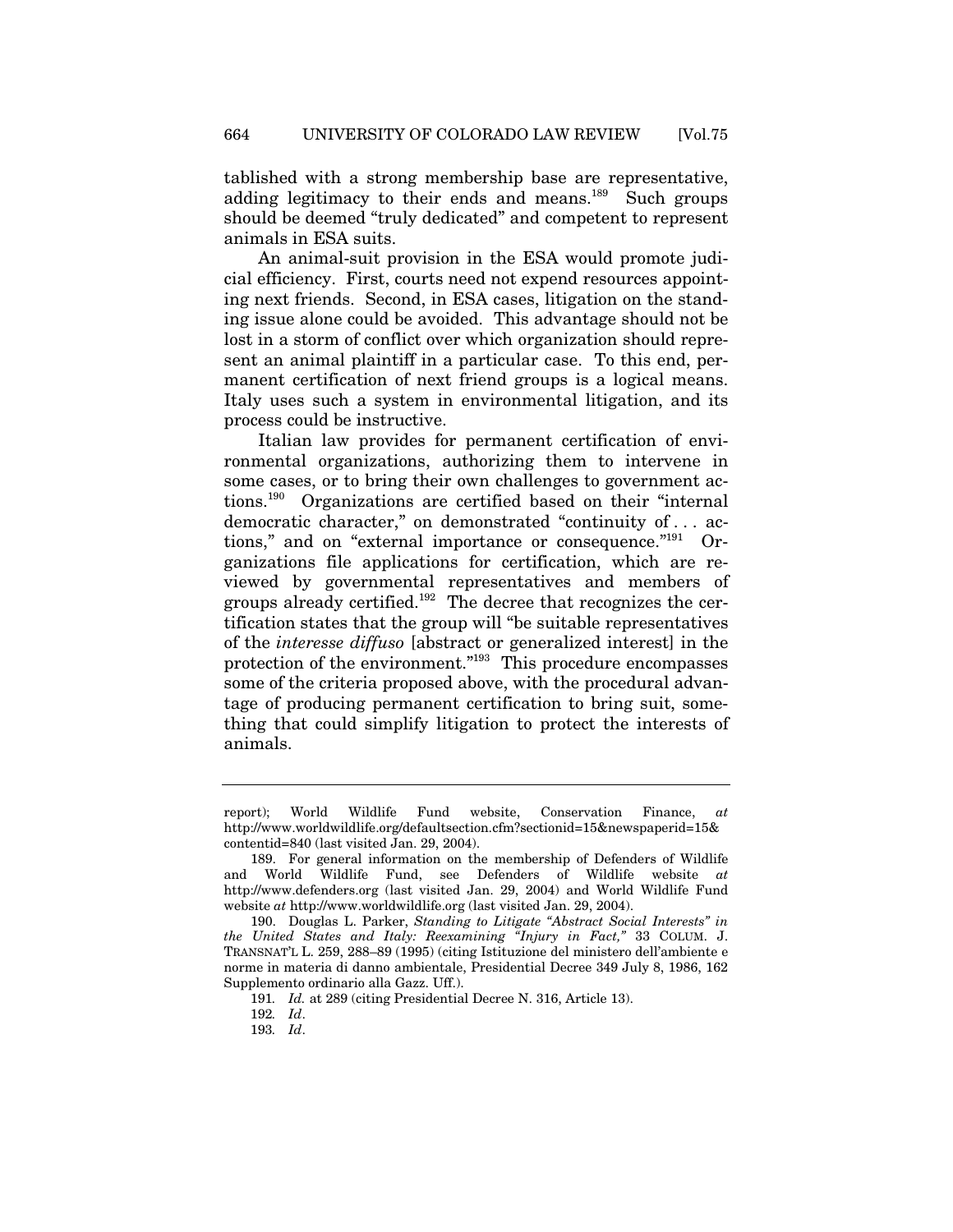Permanent certification of next friend organizations in a manner similar to that used in Italy would have other advantages as well. Certified groups could focus their attention and their membership efforts on the task of representing ESA plaintiffs. Groups could be certified as next friends for particular species, geographical areas, or ecosystems. This way, the groups could increase their expertise in that specific area.

Animal advocacy groups that satisfy the above criteria would not only meet the test for next friend representation, but would be able to prove themselves qualified and zealous advocates for the animals they would represent. If Congress clearly defined the certification criteria and stream-lined the certification process, extraneous litigation would be avoided, facilitating enforcement of the ESA.

#### **CONCLUSION**

In the last decade, the injury-in-fact test has posed a serious obstacle to human plaintiffs seeking to enforce the ESA's protections because the nature of human injury resulting from harm to endangered species is not clear.<sup>194</sup> Animal plaintiffs coming before the courts have met with mixed results.195 The courts have split on the issue of legal standing for animals, some courts passively allowing animal plaintiffs,<sup>196</sup> some denying them standing, $197$  and some affirmatively allowing it.<sup>198</sup> The limited success of some animal plaintiffs asserting standing, and the difficulties presented for human plaintiffs by the *Lujan* injury-in-fact test, may encourage animal advocates to continue to present animals as plaintiffs. Encouragement may also come from the increasing public interest in a re-evaluation of the legal status of animals. Therefore, it is likely that courts

<sup>194</sup>*. See, e.g.*, Performing Animal Welfare Soc'y v. Ringling Bros. & Barnum & Bailey Circus, No. 1:00CV01641, 2001 U.S. Dist. LEXIS 12203 (D.D.C. June 29, 2001); Lujan v. Defenders of Wildlife, 504 U.S. 555 (1992).

<sup>195</sup>*. See supra* text accompanying notes 26–28.

<sup>196.</sup> Hawksbill Sea Turtle v. Fed. Emergency Mgmt. Agency, 126 F.3d 461 (3d Cir. 1997).

<sup>197.</sup> Hawaiian Crow ('Alala) v. Lujan, 906 F. Supp. 549, 551–52 (D. Haw. 1991).

<sup>198.</sup> Marbeled Murrelet v. Pac. Lumber Co., 880 F. Supp. 1343, 1346 (N.D. Cal. 1995), *aff'd sub nom.* Marbeled Murrelet v. Babbitt, 83 F.3d 1060 (9th Cir. 1996); Loggerhead Turtle v. County Council, 896 F. Supp. 1170, 1177 (M.D. Fla. 1995).